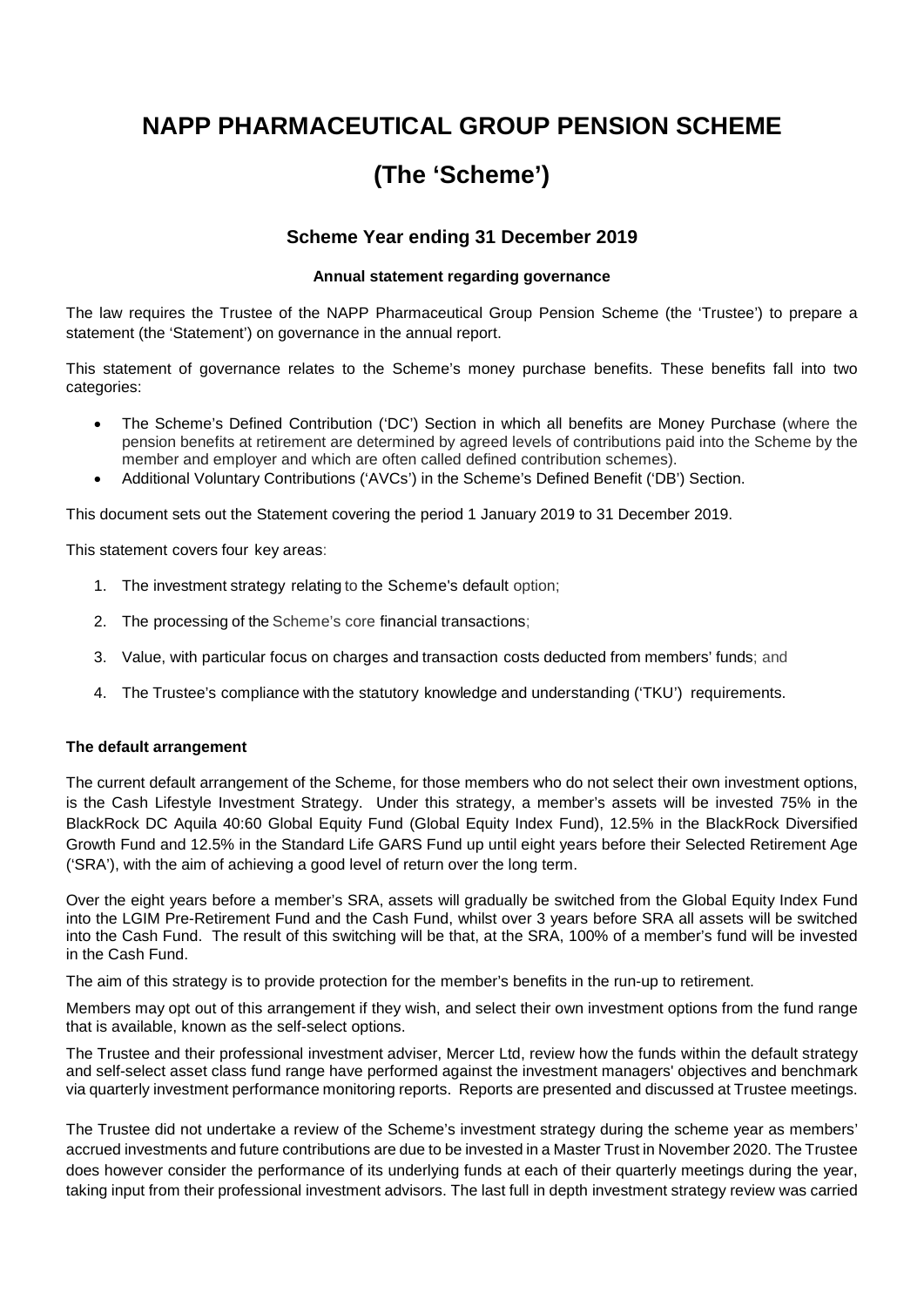out in October 2014, when the Trustee decided that the default investment strategy would be the Cash Lifestyle Strategy for all members apart from those who were within five years of retirement as at the date of implementation of the new strategy. The default investment strategy for those members within five years of retirement as at the date of implementation remained the Annuity Lifestyle Strategy.

The Trustee remains comfortable that the funds and strategies have performed in line with expectations. Whilst no formal review of the default investment arrangement was undertaken during the year, the Trustee has set up a subcommittee to consider the overall strategy and direction of the DC Section of the Scheme in 2020. The Trustee acknowledges that a review is well overdue, given the last one was undertaken in 2014, but is actively working on a longer-term solution for the benefit of members.

In accordance with the Administration Regulations, the Trustee has appended the latest copy of the statement of investment principles (the 'SIP') (dated 26 March 2020) prepared for the Scheme in compliance with Section 35 of the Pensions Act 1995 (the '1995 Act') and regulation 2 / regulation 2A of the Occupational Pension Schemes (Investment) Regulations 2005 (the 'Investment Regulations').

The AVCs for the Scheme relate to the DB members and these are invested with various policies with Equitable Life (now Utmost Life and Pensions), Clerical Medical and Prudential. The DB Section of the Scheme closed to future accrual on 30 June 2015 so no further AVCs have been paid since that date.

The Trustee does not operate a default investment arrangement within the meaning of Pensions Act 2008 in relation to any of the AVC policies. For this reason, the Trustee believes that the disclosures required in the Regulations with regard to default investment arrangements are not applicable to AVCs. For the same reason, the Trustee's Statement of Investment Principles does not contain wording relating to default investment arrangements in the context of the DB Section AVC policies.

## **Requirements for processing financial transactions**

As required by the Administration Regulations, the Trustee must ensure that core financial transactions are processed promptly and accurately. This includes

- a) investment of contributions to the Scheme;
- b) transfers of members' assets into and out of the Scheme;
- c) transfers of members' assets between different investments within the Scheme; and
- d) payments from the Scheme to, or in respect of, members.

The Trustee operates a system of internal controls aimed at monitoring the Scheme's administration and management. Included in this system are mechanisms for ensuring the prompt and accurate processing of financial transactions, including core transactions such as the payment and investment of contributions, the transfer of member assets into and out of the Scheme and the payment of benefits.

The Trustee has delegated the Scheme's administration and management of the Scheme's bank account to Mercer Ltd. The Trustee has agreed timescales with Mercer for the processing of all member-related services, including core financial functions relating to contribution handling, quoting benefits and paying benefits. These timescales are well within any applicable statutory timescale. The attainment of service level standards, for key DC Key events are noted below:

| Period (1 January 2019<br>to 31 December 2019) | Attainment of Service<br>Level Agreement | <b>Number</b><br>0f<br>cases<br>processed | <b>Number</b><br>cases<br>0t<br>outside of SLA |
|------------------------------------------------|------------------------------------------|-------------------------------------------|------------------------------------------------|
| Quarter 1                                      | 95%                                      | 85 cases                                  | 4 cases                                        |
| Quarter 2                                      | 87%                                      | 93 cases                                  | 11 case                                        |
| Quarter 3                                      | 95%                                      | 85 cases                                  | 4 cases                                        |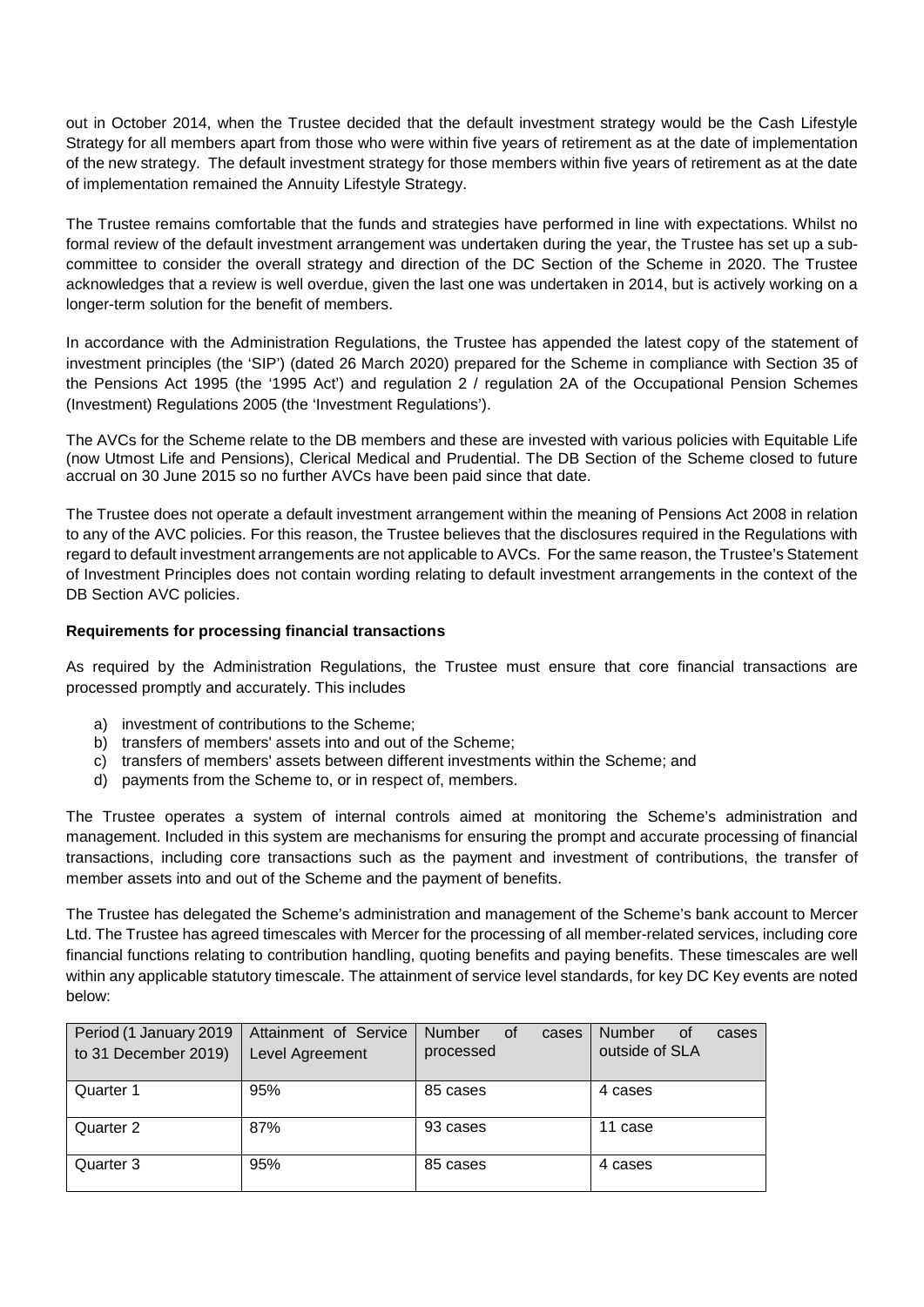| Quarter<br>4 | 91% | 329<br>cases | າຂ<br>cases<br>20 |
|--------------|-----|--------------|-------------------|
|              |     |              |                   |

Mercer records all member transactions and benefit processing activities in a work management system which assigns the relevant timescale to the task.

Mercer's administration reports disclose the provider's performance against these agreed timescales. These disclosures are considered by the Trustee at their regular meetings (typically 3 per year) and are reviewed against the targets set. The Trustee requires additional disclosures in respect of any transactions and benefit processing activity that has not been completed within the agreed timescales including the cause of the delay, the extent to which agreed timescales were breached, whether there was any financial impact on effected members and the proposed remedial measures.

During the year there were several cases whereby Cash Equivalent Transfer Values were not issued within the statutory timeframe. These cases were reviewed by the administration team and additional controls have been put in place to mitigate the risk of similar instances occurring in the future. Examples of additional controls include weekly reporting to review any case that is within 6 weeks of the disclosure date, escalation to management for review as part of their weekly meetings and requesting extensions from HMRC in the event a CETV will not be issued by the disclosure date should the Trustee Directors deem the reason for delay to be valid.

The Trustee also monitors the accuracy of the Scheme's common data quarterly. A summary report is received from the Scheme administrator.

As part of its approach to risk management, the Trustee receives Mercer's annual assurance report on internal controls. In the Scheme year, the report received was for the period up to 31 December 2018 and noted the Independent Service Auditor's opinion that, in all material aspects, its controls were suitably designed and those tested operated effectively. The report for the period up to 31 December 2019 has also been received. KPMG had provided a Reporting Accountant's opinion that confirmed that Mercer's description of services was fairly presented and that controls were designed, implemented and operated effectively throughout the period.

The table below sets out the Scheme's core financial transactions and the controls that existed during 2019 to ensure accuracy and promptness. Overall, the Trustee is satisfied that the administrator's controls to process transactions promptly and accurately functioned well during the year.

| Core financial<br>transaction | Key internal control                                                                                                                                                |
|-------------------------------|---------------------------------------------------------------------------------------------------------------------------------------------------------------------|
| Payment of                    | <b>Promptness</b>                                                                                                                                                   |
| monthly<br>contributions      | The Schedule of Contributions requires the Company to pay contributions<br>electronically by 21 <sup>st</sup> of the month following the month to which they relate |
|                               | Administrator must report all breaches of Payment Schedule within five<br>working days of the breach being identified.                                              |
| Investment of                 | <b>Promptness</b>                                                                                                                                                   |
| monthly                       | Administrator's agreed timescale for investing contributions is five days from                                                                                      |
| contributions                 | date of receipt of contributions.                                                                                                                                   |
| following receipt             |                                                                                                                                                                     |
| by Trustee                    | Contributions are processed via an automated straight through process to<br>ensure speed.                                                                           |
|                               | <b>Accuracy</b>                                                                                                                                                     |
|                               | Monthly contribution cycle includes a reconciliation of transaction statements<br>from fund managers with contribution receipts from Company.                       |
| <b>Investment</b>             | <b>Promptness</b>                                                                                                                                                   |
| switches                      | Administrator's SLA for switching investments is 10 days from date of request.                                                                                      |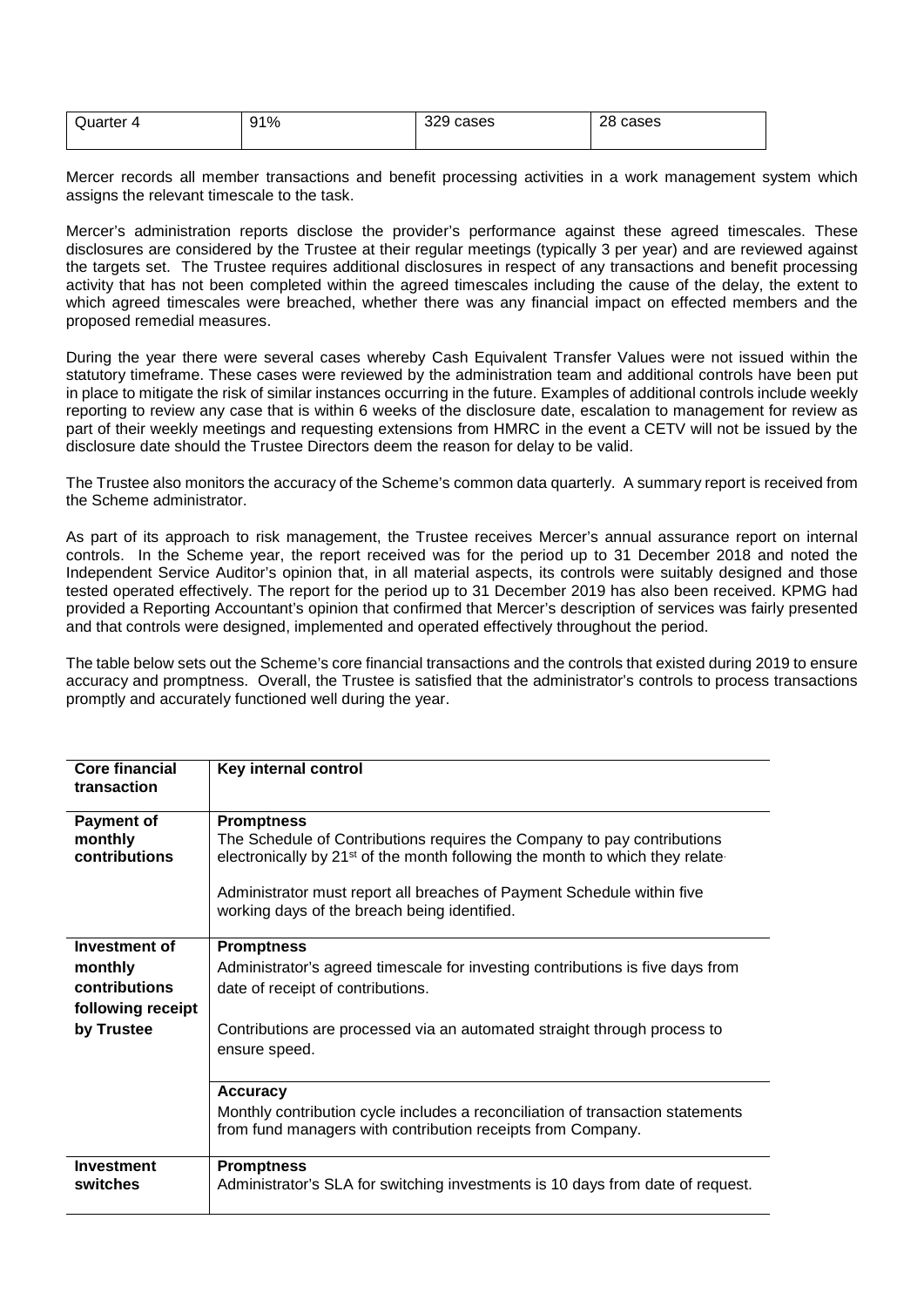| Accuracy                                                                                                                                                       |
|----------------------------------------------------------------------------------------------------------------------------------------------------------------|
| All switches are reconciled with manager transaction statements.                                                                                               |
| All members are notified when a switch is completed.                                                                                                           |
| <b>Promptness</b>                                                                                                                                              |
| Cash flow preparation includes identification of forthcoming benefit payments                                                                                  |
| SLAs for core benefit transactions (retirements, deaths and transfers) help<br>ensure that member wishes are known well in advance of benefit payment<br>date. |
| Annual appraisal of common data helps ensure that member data is accurate,<br>reducing the likelihood of delay from data gaps.                                 |
| Clear authorisations exist for the payment of transactions, balancing the need<br>for promptness on the one hand with senior oversight on the other.           |
| <b>Accuracy</b>                                                                                                                                                |
| Administrator operates peer review system for all benefit calculations.                                                                                        |
| Data accuracy is subject to regular evaluation and updating.                                                                                                   |
|                                                                                                                                                                |

The Scheme's Risk Register outlines all of the key risks to Scheme members and these are monitored and reviewed on an annual basis.

The Trustee has appointed BlackRock Life Limited to provide investment services to the Scheme. The Trustee last conducted a review of BlackRock Life Limited in 2015.

The auditor to the Scheme is Ernst and Young LLP.

As noted previously AVCs relating to the Scheme's DB Section are also invested with Equitable Life (now Utmost Life and Pensions), Clerical Medical and Prudential and these are administered by Mercer alongside the DB benefits.

#### **Charges and transactions costs**

#### DC Section of the Scheme

The actual Total Expense Ratio ('TER'), which is the Annual Management Charge plus any additional expenses, applicable to the Scheme's default investment arrangement (the Cash Lifestyle Investment Strategy) at any one time will reflect the TERs applicable to the underlying funds being used. The TER is at its highest during year four of the switching phase (at 0.34% p.a. – the average of the three constituent funds applicable during this period). The TER falls from three years prior to Selected Retirement Age, to reflect the automated transition of assets to the lower-risk fund options, which have lower TERs.

The TERs applicable to the constituent funds that make up the Cash Lifestyle Investment Strategy, the default, are as follows:

| Constituent fund                         | TER $(\%$ , pa) |
|------------------------------------------|-----------------|
| Aquila 40:60 Global Equity Fund          | 0.16            |
| Standard Life GARS Fund                  | 0.91            |
| <b>BlackRock Diversified Growth Fund</b> | 0.60            |
| L&G pre-retirement Fund                  | 0.21            |
| Cash Fund                                | 0.13            |

*Source: Investment Managers as at 31 December 2019.*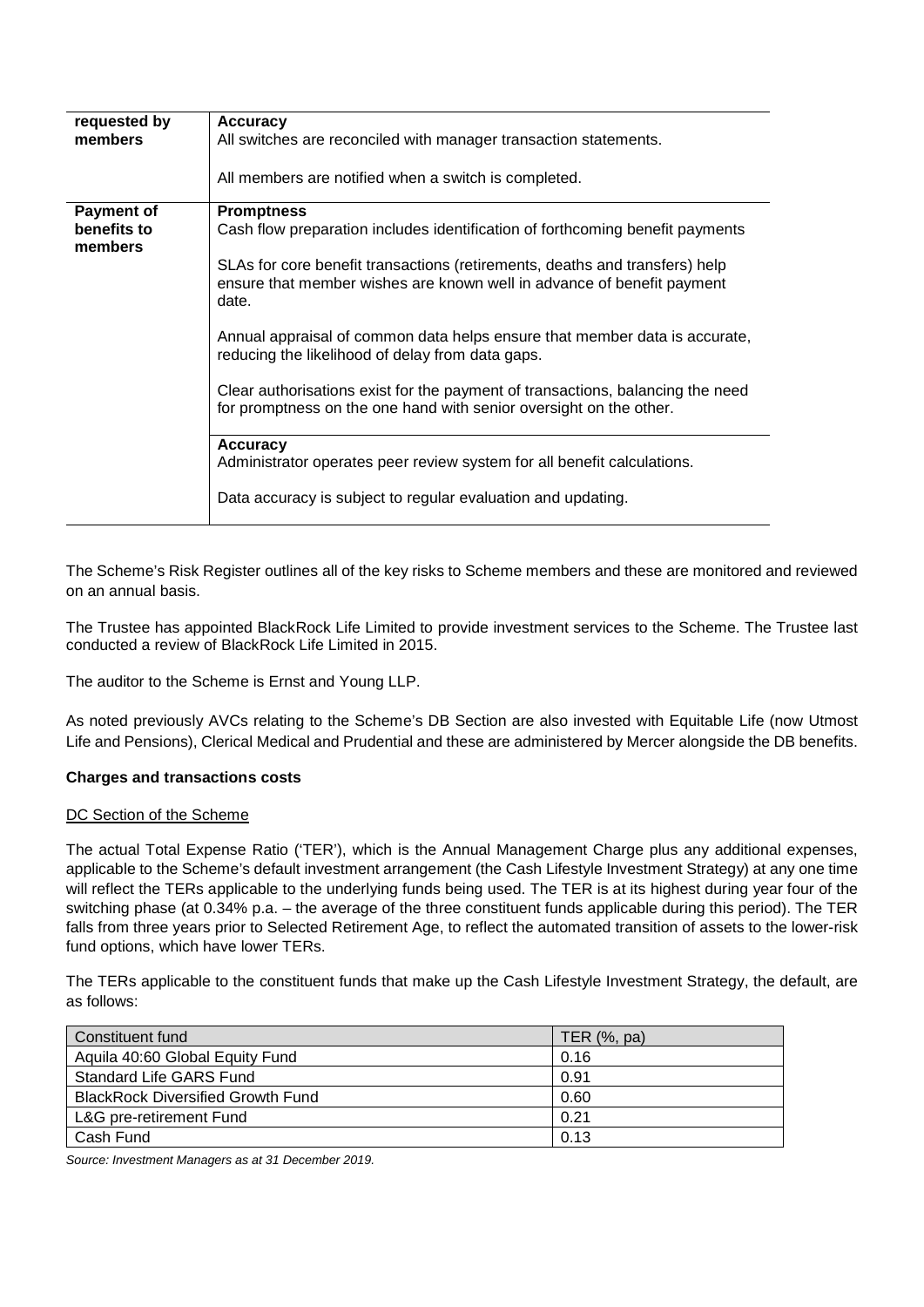All of the funds in the Scheme's default investment arrangement have a combined total expense ratio that is well below the charge cap of 0.75% p.a. of savings.

The following provides information on the charges and transaction costs for the Scheme's self-select (non-default) fund options:

| Self-select fund                           | TER (%, pa) | Transaction<br>Cost $(\%$ , pa) | <b>Total Charges</b><br>impact (%,pa) |
|--------------------------------------------|-------------|---------------------------------|---------------------------------------|
| Aquila 40:60 Global Equity Fund            | 0.16        | 0.00                            | 0.16                                  |
| Aquila World (excluding UK) Equity Fund    | 0.26        | 0.00                            | 0.26                                  |
| UK Equity Index Fund                       | 0.11        | 0.00                            | 0.11                                  |
| Aquila Over 5 Years Index Linked Gilt Fund | 0.11        | 0.06                            | 0.17                                  |
| Aquila Corporate Bond Fund                 | 0.16        | 0.02                            | 0.18                                  |
| <b>L&amp;G Pre-Retirement Fund</b>         | 0.21        | 0.00                            | 0.21                                  |
| Cash Fund                                  | 0.13        | 0.01                            | 0.14                                  |
| <b>Standard Life GARS Fund</b>             | 0.91        | 0.23                            | 1.14                                  |
| <b>BlackRock Diversified Growth Fund</b>   | 0.60        | 0.19                            | 0.79                                  |

*Source: BlackRock. Charges as at 31 December 2019, transaction costs for the year to 31 December 2019.*

*The costs for the majority of funds have been calculated by the slippage cost methodology. An anti-dilution adjustment is made so that the costs of purchase are met by those transacting. It has a positive effect so offsets other costs.*

Using the charges and transaction cost data provided and in accordance with regulation 23(1)(ca) of the Administration Regulations, as inserted by the 2018 Regulations, the Trustee has prepared illustrations detailing the impact of the costs and charges typically paid by a member of the Scheme on their retirement savings pot. The statutory guidance provided has been considered when providing these examples.

The below illustrations have taken into account the following elements:

- Savings pot size;
- Contributions:
- Real terms investment return gross of costs and charges:
- Adjustment for the effect of costs and charges; and
- Time.

To illustrate the impact of charges on a typical member's pension pot, we have provided an example below. This includes all member costs, including the Total Expense Ratio, transaction costs and inflation. A typical member is contributing and 43 years old on average, with a retirement age of 65. The median pot size for an active contributing members is £22,000 (rounded down).

|              | Default arrangement (Most<br>Popular)       |                                      | <b>Highest</b><br><b>Expected</b><br><b>Investment Return Fund and</b><br><b>Cheapest Fund</b> |                                      | <b>Most Expensive Fund</b>                            |                                      | <b>Least Expected Investment</b><br><b>Return Fund</b> |                                      |
|--------------|---------------------------------------------|--------------------------------------|------------------------------------------------------------------------------------------------|--------------------------------------|-------------------------------------------------------|--------------------------------------|--------------------------------------------------------|--------------------------------------|
|              |                                             |                                      | <b>BlackRock UK equity</b>                                                                     |                                      | <b>Standard Life GARS</b>                             |                                      | <b>BlackRock Cash</b>                                  |                                      |
| Year         | Pot Size with<br>Charges<br>no.<br>Incurred | Pot Size with<br>Charges<br>Incurred | Pot Size with<br>Charges<br>no<br>Incurred                                                     | Pot Size with<br>Charges<br>Incurred | Pot Size with<br>Charges<br><sub>no</sub><br>Incurred | Pot Size with<br>Charges<br>Incurred | Pot Size with<br>Charges<br>no<br>Incurred             | Pot Size with<br>Charges<br>Incurred |
| $\mathbf{1}$ | £26,008                                     | £25.910                              | £25,841                                                                                        | £25,559                              | £26,062                                               | £26,027                              | £25,140                                                | £25,104                              |
| 5            | £43,065                                     | £42.391                              | £41,906                                                                                        | £40,036                              | £43,448                                               | £43,204                              | £37,334                                                | £37,114                              |
| 10           | £66,893                                     | £65,023                              | £63,656                                                                                        | £58,690                              | £67,982                                               | £67,297                              | £51.779                                                | £51,251                              |
| 15           | £93.497                                     | £89.805                              | £87,422                                                                                        | £77.982                              | £96.047                                               | £94.671                              | £65,388                                                | £64.473                              |
| 20           | £114.679                                    | £108.829                             | £113.389                                                                                       | £97.935                              | £128.150                                              | £125.774                             | £78.208                                                | £76.840                              |
| 22           | £119.285                                    | £113,097                             | £124.438                                                                                       | £106.106                             | £142.250                                              | £139.371                             | £83.126                                                | £81.560                              |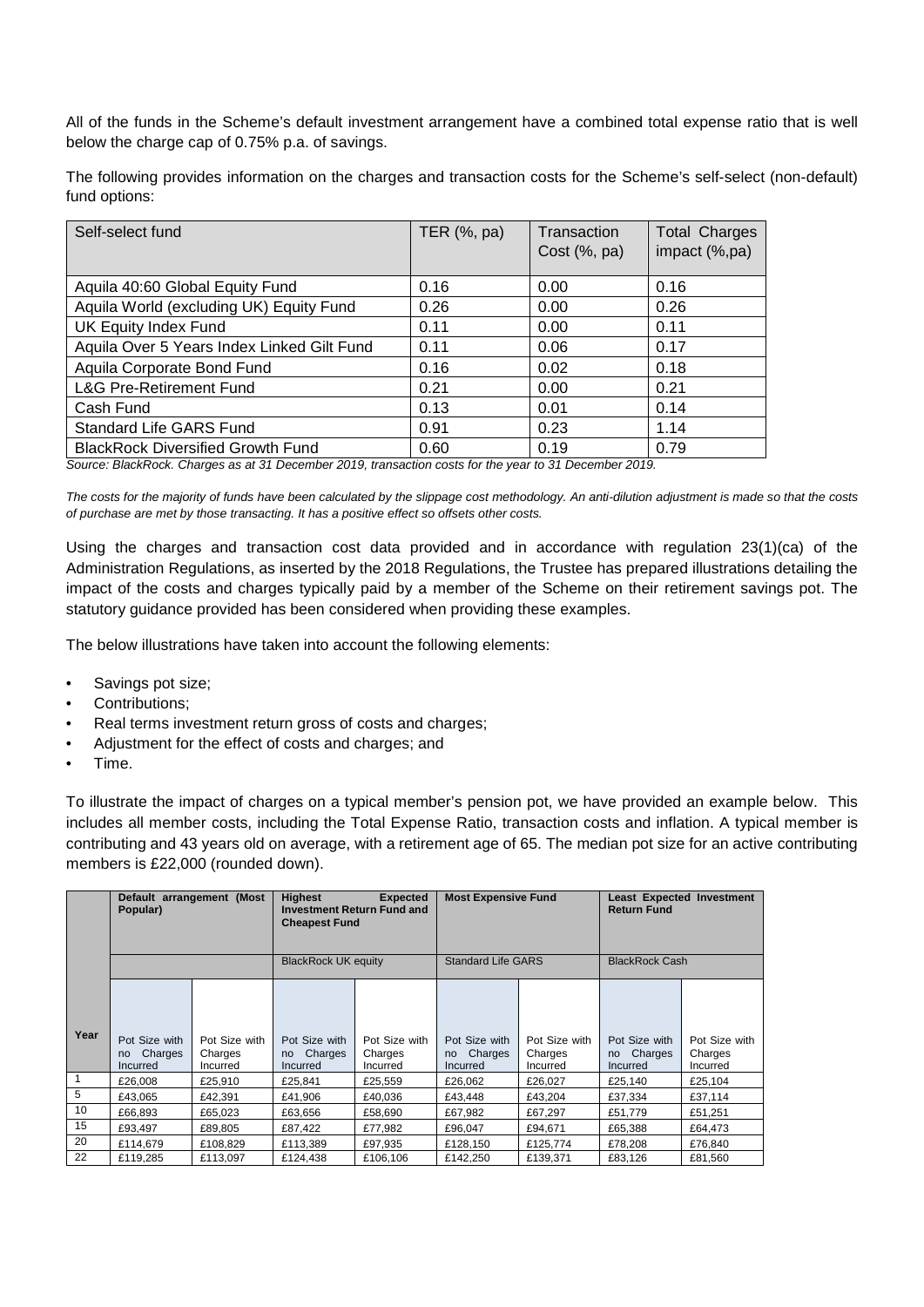#### Youngest member of the Scheme

The illustration below is based on the youngest contributing member of the Scheme. This includes all member costs, including the Total Expense Ratio, transaction costs and inflation. The youngest member is 20, with a retirement age of 65 and a starting pot size of £1,300 (rounded down).

|                | Default arrangement (Most<br>Popular)      |                                      | <b>Highest</b><br><b>Cheapest Fund</b>     | <b>Expected</b><br><b>Investment Return Fund and</b> | <b>Most Expensive Fund</b>                 |                                      | <b>Return Fund</b>                                           | Least Expected Investment            |
|----------------|--------------------------------------------|--------------------------------------|--------------------------------------------|------------------------------------------------------|--------------------------------------------|--------------------------------------|--------------------------------------------------------------|--------------------------------------|
|                |                                            |                                      | <b>BlackRock UK equity</b>                 |                                                      | <b>Standard Life GARS</b>                  |                                      | <b>BlackRock Cash</b>                                        |                                      |
| Year           | Pot Size with<br>Charges<br>no<br>Incurred | Pot Size with<br>Charges<br>Incurred | Pot Size with<br>Charges<br>no<br>Incurred | Pot Size with<br>Charges<br>Incurred                 | Pot Size with<br>Charges<br>no<br>Incurred | Pot Size with<br>Charges<br>Incurred | Pot Size with<br>Charges<br><sub>no</sub><br><b>Incurred</b> | Pot Size with<br>Charges<br>Incurred |
| $\overline{1}$ | £3,608                                     | £3,594                               | £3,592                                     | £3,552                                               | £3,613                                     | £3,609                               | £3,522                                                       | £3,517                               |
| 5              | £13,431                                    | £13,266                              | £13,175                                    | £12,715                                              | £13,515                                    | £13,456                              | £12,151                                                      | £12,096                              |
| 10             | £27,152                                    | £26.548                              | £26,151                                    | £24,521                                              | £27,487                                    | £27,267                              | £22,374                                                      | £22,193                              |
| 15             | £42,517                                    | £41,137                              | £40,329                                    | £36,731                                              | £43,471                                    | £42,960                              | £32,004                                                      | £31,637                              |
| 20             | £55,660                                    | £53,264                              | £55,820                                    | £49,358                                              | £61,754                                    | £60,790                              | £41,076                                                      | £40,471                              |
| 25             | £65.814                                    | £63.240                              | £72,747                                    | £62,419                                              | £82.668                                    | £81.049                              | £49.623                                                      | £48.733                              |
| 30             | £77,064                                    | £74,490                              | £91,243                                    | £75,926                                              | £106,591                                   | £104,068                             | £57,675                                                      | £56,460                              |
| 35             | £88,314                                    | £85,740                              | £111,452                                   | £89,895                                              | £133,957                                   | £130,223                             | £65,260                                                      | £63,688                              |
| 40             | £99,564                                    | £96,990                              | £133,534                                   | £104,343                                             | £165,261                                   | £159,940                             | £72,406                                                      | £70,448                              |
| 45             | £110,814                                   | £108,240                             | £157,661                                   | £119,285                                             | £201,070                                   | £193,706                             | £79,138                                                      | £76,771                              |

#### **Notes:**

- 1. Projected pension pot values are shown in today's terms, and do not need to be reduced further for the effect of future inflation
- 2. Values are estimates and are not guaranteed
- 3. Membership data as at 31 December 2019 were not available; therefore these member assumptions are based on anonymised membership data for the year to 31 December 2018.
- 4. Contributions of 9% are assumed with no net change to salaries when taking into account the effect of inflation.
- 5. Charges assumed for each individual fund are as provided by Aegon as at 31 March 2020, shown earlier in this Statement.
- 6. From Aegon's figures, the default strategy has an assumed TER of 0.24% p.a. further than 8 years from retirement, rising to 0.33% 4 years from retirement, and falling again to 0.16% at retirement.
- 7. The Regulations require that, where possible, the transaction costs used in these illustrations are based on an average of those for the five years to Scheme Year End. Aegon have been unable to provide historic transaction costs for these funds; consequently, the assumed transaction costs used in this illustration are based on an average of those provided for the two years to 31 December 2019, and are as follows:

| Default arrangement                                     | 0.07% p.a. further than 8 years from retirement, falling to<br>0.01% p.a. for members less than 1 year from retirement |
|---------------------------------------------------------|------------------------------------------------------------------------------------------------------------------------|
| Highest expected return and cheapest fund:<br>UK Equity | $0.02\%$ p.a.                                                                                                          |
| Most expensive fund:<br>GARS                            | $0.18\%$ p.a.                                                                                                          |
| Least expected return fund:<br>Cash                     | $0.01\%$ p.a.                                                                                                          |

Where funds have negative transaction costs over the period of this Statement, we have assumed these costs to be nil, as negative costs are not expected to continue consistently over time.

- 8. Inflation is assumed to be 2.5% per annum.
- 9. The projected gross growth rates for each fund as follows:

| Default arrangement | 4.93% p.a. before inflation for members further than 8 years from |
|---------------------|-------------------------------------------------------------------|
|                     | retirement, falling to                                            |
|                     | 1.30% p.a. before inflation for members at retirement             |
|                     |                                                                   |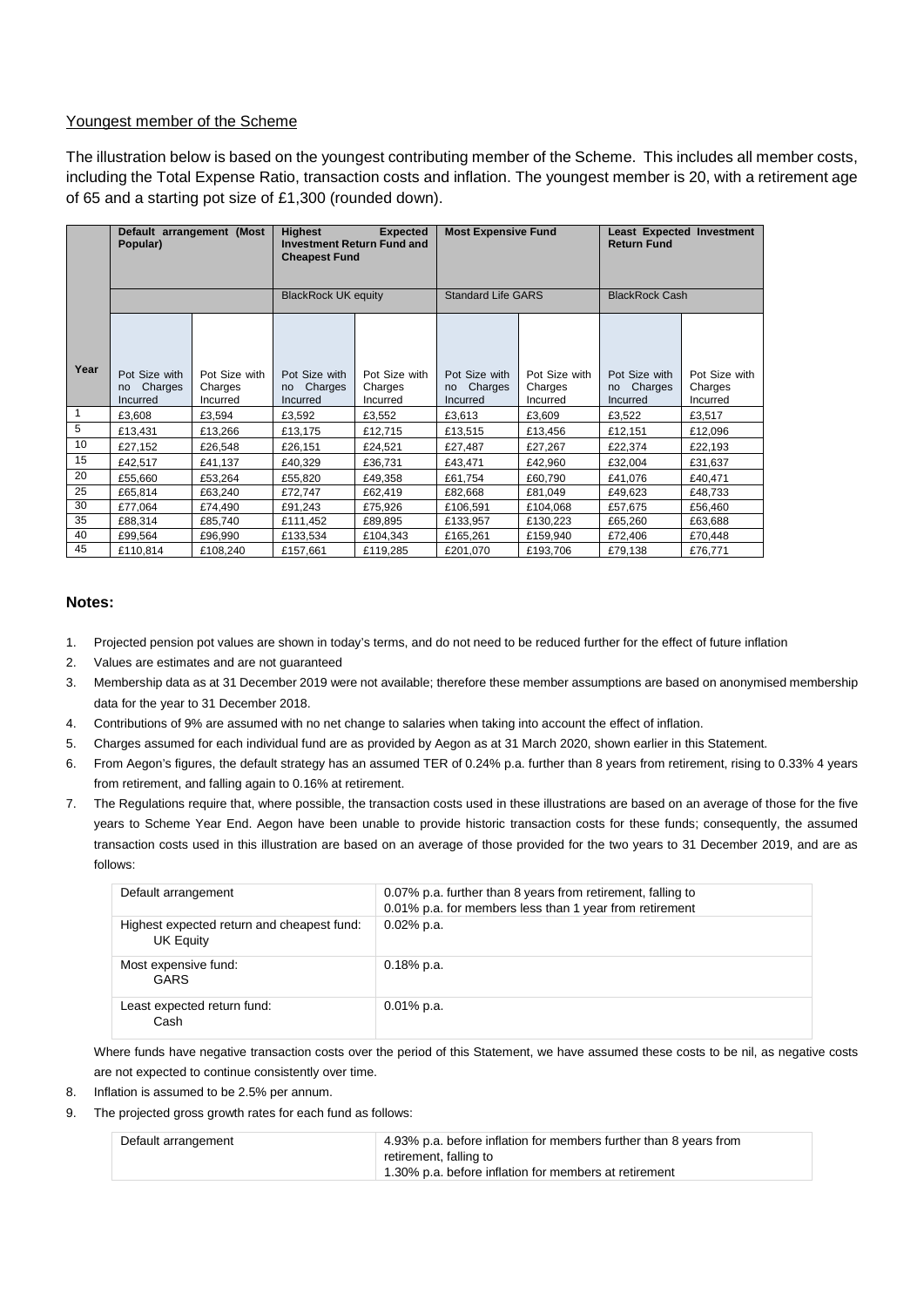|    | Highest expected return and cheapest fund:<br>UK Equity | 5.20% p.a. before inflation |
|----|---------------------------------------------------------|-----------------------------|
|    | Most expensive fund:<br>GARS                            | 4.10% p.a. before inflation |
| We | Least expected return fund:<br>Cash                     | 1.30% p.a. before inflation |

have included an additional illustration as an appendix to this document, demonstrating investment in two of the AVC funds invested in by members of the Scheme.

When assessing the charges and transaction costs which are payable by members, the Trustee is required to consider the extent to which these represent good value for members.

The Trustee with support from their advisers, Mercer Ltd, have undertaken a value for members assessment.

The Trustee concluded that the Scheme's overall benefits and options represent good value for money in comparison to the costs payable by members. The reasons underpinning this conclusion include:

- Charges for the Scheme's default investment arrangement are significantly below the charge cap of 0.75% per annum;
- Charges on the majority of DC section funds have been assessed by our advisors as comparing favorably with those of peer funds.
- The majority of funds used by the Scheme are (where applicable) are highly rated by Mercer Ltd.
- The performance of the majority of the Scheme's funds over the 3 years to 31 December 2019 compare favourably relative to the benchmark set by the Trustee.
- In relation to transaction costs, the funds with the higher transaction costs, over the period shown, are the diversified growth funds. This does not necessarily mean these funds offer less value. Given the nature of these funds higher transaction costs (relative to the passive fixed income and equity funds) are unavoidable.

Additionally, the Company pays for all administration, member communication and advisory costs associated with operating the Scheme, which further enhances the value that members receive.

#### Additional Voluntary Contributions in the DB Section of the Scheme

As noted previously, the Trustee does not operate default investment arrangements within the meaning of Pensions Act 2008 in relation to AVC policies.

Providers have been asked to provide charges as well as explicit and implicit transaction costs, which includes any administration related charges incurred and the "slippage" costs.

Utmost Life and Pensions (formerly Equitable Life) have provided transaction cost data for the funds held within their policy as set out below; Clerical Medical and Prudential have not provided transaction cost information for the Plan year at time of writing. Annual charges have been provided for all AVC policies with Plan investments, and are included below.

# **Utmost Unit-Linked Funds**

| <b>Equitable Life Fund</b>                          | Fund Annual Management OEIC Net Transaction Stocklending % p.a. [2]<br>Charge $%$ p.a. (= TER) | Cost % p.a. [1] |            | <b>Transaction Cost % p.a. Total</b><br>$[3]$ | <b>Charges</b><br>Impact $%$ p.a. $[4]$ |
|-----------------------------------------------------|------------------------------------------------------------------------------------------------|-----------------|------------|-----------------------------------------------|-----------------------------------------|
| <b>UK Equity</b>                                    | 0.75                                                                                           | 0.292800        | 0.00260    | $-0.000400$                                   | 1.05                                    |
| UK FTSE<br>All<br>Share $_{0.50}$<br><b>Tracker</b> |                                                                                                | 0.024200        | 0.00200    | 0.000200                                      | 0.53                                    |
| <b>Global Equity</b>                                | 0.75                                                                                           | 0.132600        | $-0.00070$ | $-0.000100$                                   | 0.88                                    |
| Managed Pension [5]                                 | 0.75                                                                                           | 0.087800        | N/A        | 0.008400                                      | 0.85                                    |
| Fund of Investment Trusts 0.75                      |                                                                                                | 0.580000        | 0.000000   | $-0.085770$                                   | 1.24                                    |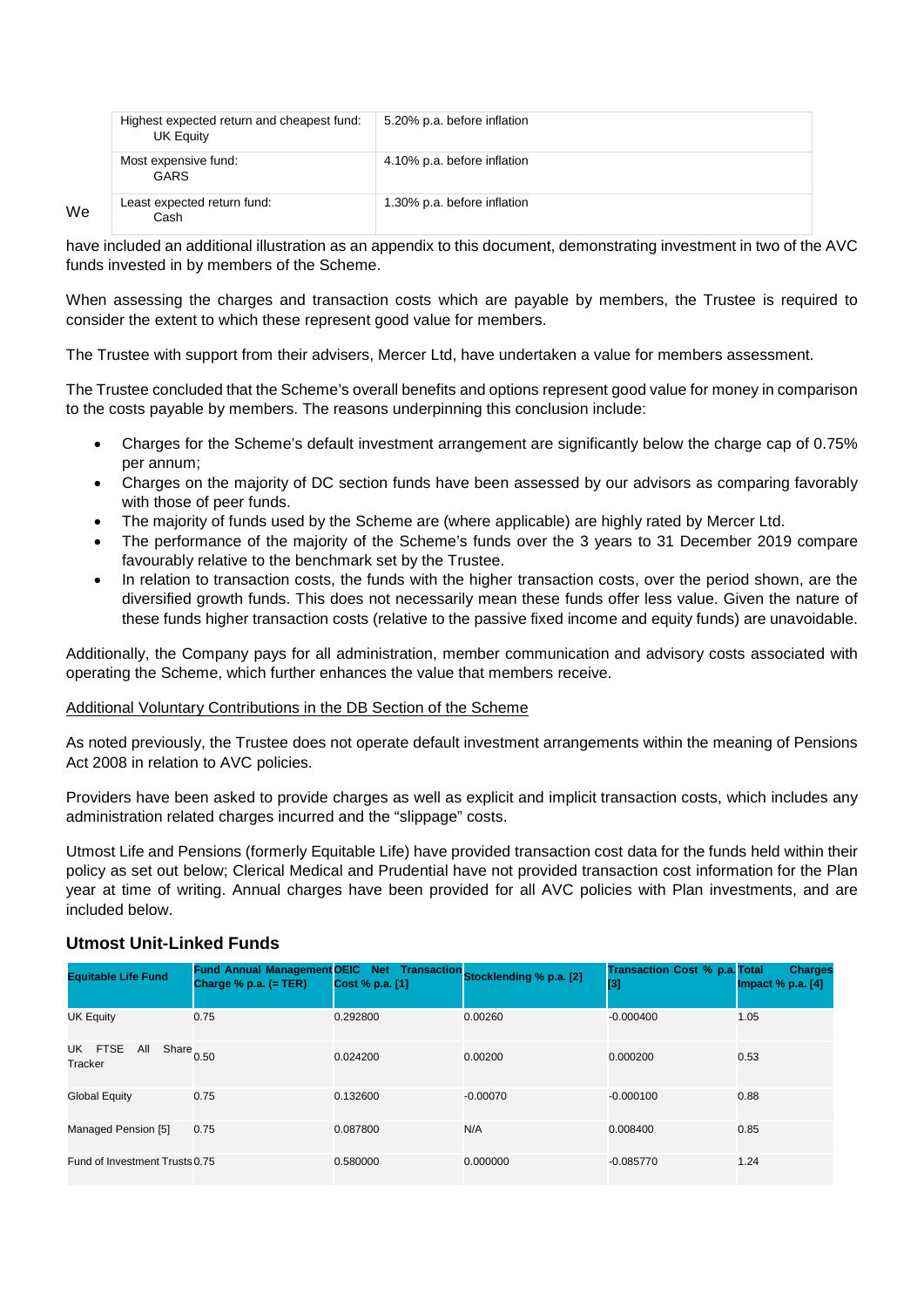| Money Market* | 0.50 | 0.008200 | N/A | N/A | 0.51 |
|---------------|------|----------|-----|-----|------|
|               |      |          |     |     |      |

*Source: Utmost, year to 30 September 2019.*

*\*At the Scheme's year end there were assets invested in the Equitable Life With-Profits fund. Upon Equitable Life's closure these were transferred into Utmost's Secure Cash Fund (for which Utmost have not provided charge and cost information), and from there they will be transferred into the Money Market fund over the coming months. There are no other assets invested in the Money Market fund.*

*[1] The costs to date are not calculated on the full arrival price slippage methodology, instead using industry supplied expected spreads for each asset category. The With-Profit Fund does not invest in OEICs but in direct assets.*

*[2] The costs suffered by the fund are disclosed but not the income received.*

*[3] This is the cost incurred on the Fund when it purchases or sells the underlying asset (OEIC) as the price may include a dilution adjustment. The purpose of dilution is to ensure the OEIC is not impacted by large investments or disinvestments.*

*[4] The total charges impact to policyholders on each Equitable Life Fund (With-Profit and Unit-Linked) of costs at both Fund and underlying OEIC level and includes the annual management charge.*

*[5] The calculations for the Managed Funds are based on the relevant calculations for the underlying OEICs held within the portfolio, prorated based on the portfolio percentage held. For the Managed Funds there are also costs associated with derivatives and currency deals included in addition to dilution.*

### **Clerical Medical Funds**

| <b>Fund Name</b>                 | $AMC$ % |
|----------------------------------|---------|
| Cash Pension                     |         |
| <b>Balanced</b>                  |         |
| <b>Cautious Pension</b>          |         |
| Halifax                          |         |
| With Profits 1999 sp Pension     |         |
| With Profits (S2) Single Pension |         |

#### **Prudential funds – unit linked funds**

| <b>Prudential Fund</b>                                     | p.a. | <b>Fund Total Expense Ratio %</b> |  |
|------------------------------------------------------------|------|-----------------------------------|--|
| <b>BlackRock Aquila All Stocks Corporate Bond</b><br>Index | 0.75 |                                   |  |
| <b>BlackRock Aquila World ex-UK Equity Index</b>           | 0.75 |                                   |  |
| <b>All Stocks Corporate Bond</b>                           | 0.75 |                                   |  |
| Cash                                                       | 0.55 |                                   |  |
| Discretionary                                              | 0.75 |                                   |  |
| <b>Dynamic Global Equity Passive Fund</b>                  | 0.64 |                                   |  |
| <b>Global Equity</b>                                       | 0.75 |                                   |  |
| Index-Linked                                               | 0.75 |                                   |  |
| <b>Index-Linked Passive</b>                                | 0.65 |                                   |  |
| <b>International Equity</b>                                | 0.75 |                                   |  |
| <b>Japan Equity Passive</b>                                | 0.65 |                                   |  |
| <b>Long Term Growth Passive</b>                            | 0.65 |                                   |  |
| Long-Term Gilt Passive                                     | 0.65 |                                   |  |
| <b>North American Equity Passive</b>                       | 0.65 |                                   |  |
| <b>Positive Impact</b>                                     | 0.65 |                                   |  |
| <b>UK Equity</b>                                           | 0.75 |                                   |  |
| <b>UK Equity Passive</b>                                   | 0.65 |                                   |  |
| UK Property*                                               | 0.75 |                                   |  |
| <b>With Profits Cash Accumulation</b>                      | -    |                                   |  |

*Source: Prudential, year to 31 December 2019. We have requested transaction cost data from Prudential for the year to 31 December 2019 but it has not been provided at time of writing.*

*Prudential noted that the Prudential UK Property fund is currently suspended and they are not allowing any new contributions or movements in and out of the fund at this current time. Any contributions received after 3 June 2019, will be redirected to Prudential Cash; however, the only member invested in the Property fund at this time has contributions paid up to July 2011, and therefore the member's contributions will remain in the UK Property Fund.*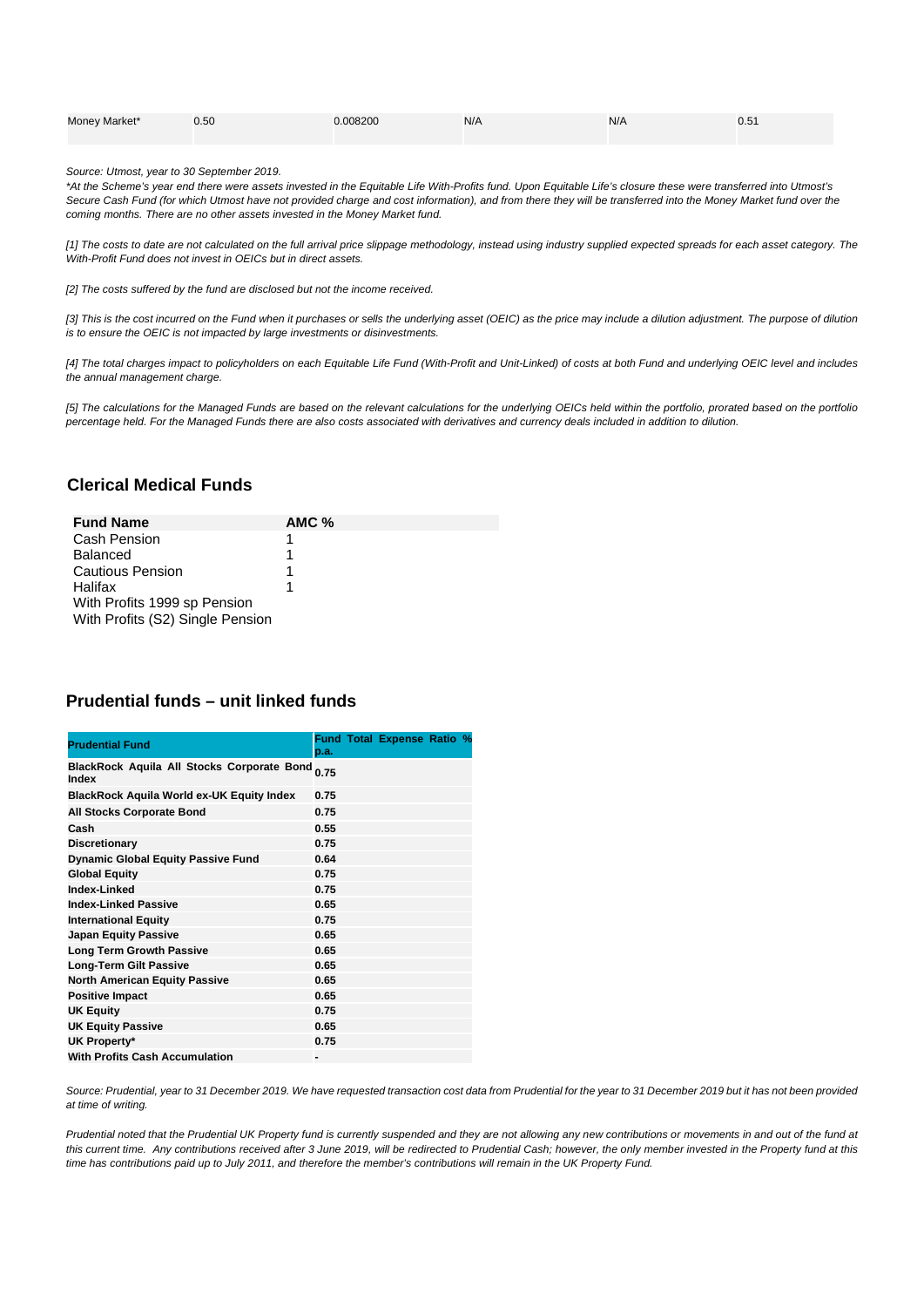#### With Profits

The Scheme's AVC policies include legacy with-profits policies with all three providers, albeit any Equitable Life withprofits policies ceased on 1 January 2020. This was as a result of the High Court and policyholders approval to transfer Equitable Life business to Utmost Life and Pensions. By their nature, the charging structure of with-profits policies is not transparent- for example, investment returns are earned in the form of discretionary bonuses calculated by the provider. The Trustee does not believe that it is proportionate to undertake a market review of price and performance for the with profits policies, particularly as switching away from the current policies will result in members losing their accumulated terminal bonus, which can represent a significant proportion of members' AVC investments. However, in order to improve the likelihood of members receiving good value in relation to AVCs they intend to consider the AVCs along with the other DC assets as they actively work on a long term solution for the Scheme.

#### Equitable Life (now Utmost Life and Pensions)

The charges applicable to the twelve-month period of this Statement are set out above.

#### Clerical Medical

The Trustee has obtained limited up to date details of Clerical Medical's charges (Mercer will continue to request outstanding information at least quarterly) and has acknowledged that these have not been reviewed for a number of years.

#### **Prudential**

The Trustee has also obtained up to date details of Prudential's charges and has acknowledged that these have not been reviewed for a number of years. The Trustee have communicated details of their AVC fund charges and those under the DC Section to remind members that they can transfer their AVCs into their DC funds if desired.

#### **Trustee knowledge and understanding**

Pensions Act 2004 requires individual trustees to have appropriate knowledge and understanding of the law relating to pensions and trusts and the investment of the assets.

As a corporate trustee, Napp Pension Trustees Limited must ensure that its Directors have appropriate knowledge and understanding as if they were individual trustees.

The degree of knowledge and understanding required is that appropriate for the purposes of enabling the trustee director to exercise the function in question.

During the year, the Trustee discussed its training needs at their meetings, having regard to the statutory requirements to have knowledge and understanding of pensions law and to be conversant with the Scheme's trust deed and rules, Statement of Investment Principles and other documents recording the Trustee's policies. Training was received on 28 June 2019 in respect of new Environmental, Social and Governance requirements when considering the Scheme's investments strategy. There was also training on alternative DC pension vehicles, like Master Trusts on 9 October 2019.

At each Board meeting the Trustee has considered a briefing from their professional advisors on forthcoming changes to pension laws and their impact on the Scheme.

At 31 December 2019, all Trustee Directors (excluding those appointed during the year) had completed the Pension Regulator's online training programme.

The Trustee periodically conducts assessments of their effectiveness. The next assessment was due in 2019. Current expectation is for it to be undertaken in 2020.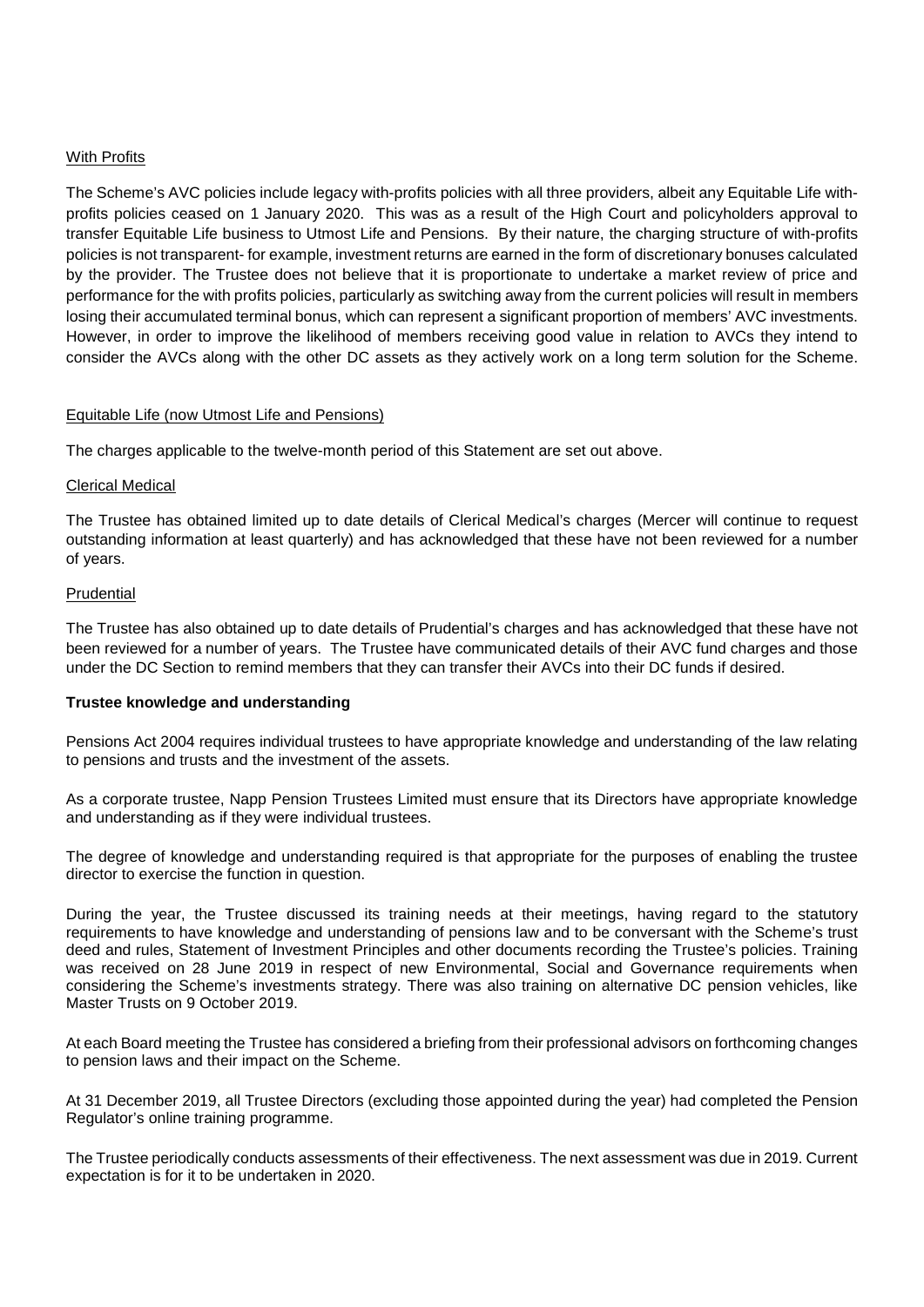Additional training requirements that have been met during the period to which this Statement relates are as follows:

| Requirement                                                                                                                                         | How met                                                                                                                                                                                                                                                                                                                                                                                                                                                                                               |
|-----------------------------------------------------------------------------------------------------------------------------------------------------|-------------------------------------------------------------------------------------------------------------------------------------------------------------------------------------------------------------------------------------------------------------------------------------------------------------------------------------------------------------------------------------------------------------------------------------------------------------------------------------------------------|
| A working knowledge of the Trust Deed<br>and Rules                                                                                                  | The Trustee is conversant with, and has demonstrated<br>a working knowledge of, the Trust Deed and Rules by<br>considering the actions required to ensure the Scheme<br>did not become an unintended Master Trust as a result<br>of new regulations announced in 2018.                                                                                                                                                                                                                                |
| They have sufficient knowledge and<br>understanding of the law relating to<br>pensions and trusts.                                                  | The Trustee showed working knowledge of the Rules an<br>the law relating to pensions and trusts when considering<br>member<br>individual<br>cases<br>that<br>required a<br>any<br>discretionary decision during the year. If there are any<br>ambiguities over the interpretation of the Rules legal<br>advice is sought from the Scheme's legal advisors,<br>providing the Trustee with sufficient knowledge and<br>understanding of the law relating to pensions and trusts.                        |
| A working knowledge of the current SIP                                                                                                              | The Trustee Board was provided with a training session<br>on Environmental, Social and Governance matters<br>including the recent developments and the new<br>requirements during their meeting on 28 June 2019.<br>During this meeting the Trustee agreed wording that<br>would be included within the SIP which required the<br>Trustee to be familiar with the content, commit to the<br>policy as their own beliefs, not just Mercer's, and to<br>include the topic within monitoring activities. |
|                                                                                                                                                     | The SIP was most recently reviewed during the meeting<br>on 23 March 2020. The updates included the de-risking<br>changes which had previously been approved and<br>implemented in relation to the DB section of the<br>Scheme.                                                                                                                                                                                                                                                                       |
| A working knowledge of all documents<br>setting out the Trustees' current policies                                                                  | As part of the Master Trust considerations, the Trustee<br>reviewed their documentation and current policies to<br>identify how the existing processes would be adapted to<br>allow for the DC section to be transitioned to a Master<br>Trust.                                                                                                                                                                                                                                                       |
|                                                                                                                                                     | Another example of considering the current policies is<br>on the death of a member. The Trustee considers<br>existing policies upon the death of members to ensure<br>they are proceeding in line with existing practice and<br>obtaining input from their legal adviser as required.                                                                                                                                                                                                                 |
| That they have sufficient knowledge and<br>understanding of the principles relating to<br>the funding and investment of the<br>occupational schemes | The Trustee's investment adviser reports quarterly<br>on the performance of the Scheme's investments and<br>on their views regarding the Scheme's investments.<br>Reports and views on the DC investment performance<br>were given at the meeting on 4 March 2019, 28 June<br>2019 and 9 October 2019.                                                                                                                                                                                                |
|                                                                                                                                                     | The Trustee was provided with training on ESG and how<br>ESG factors are built into investment processes, DC                                                                                                                                                                                                                                                                                                                                                                                          |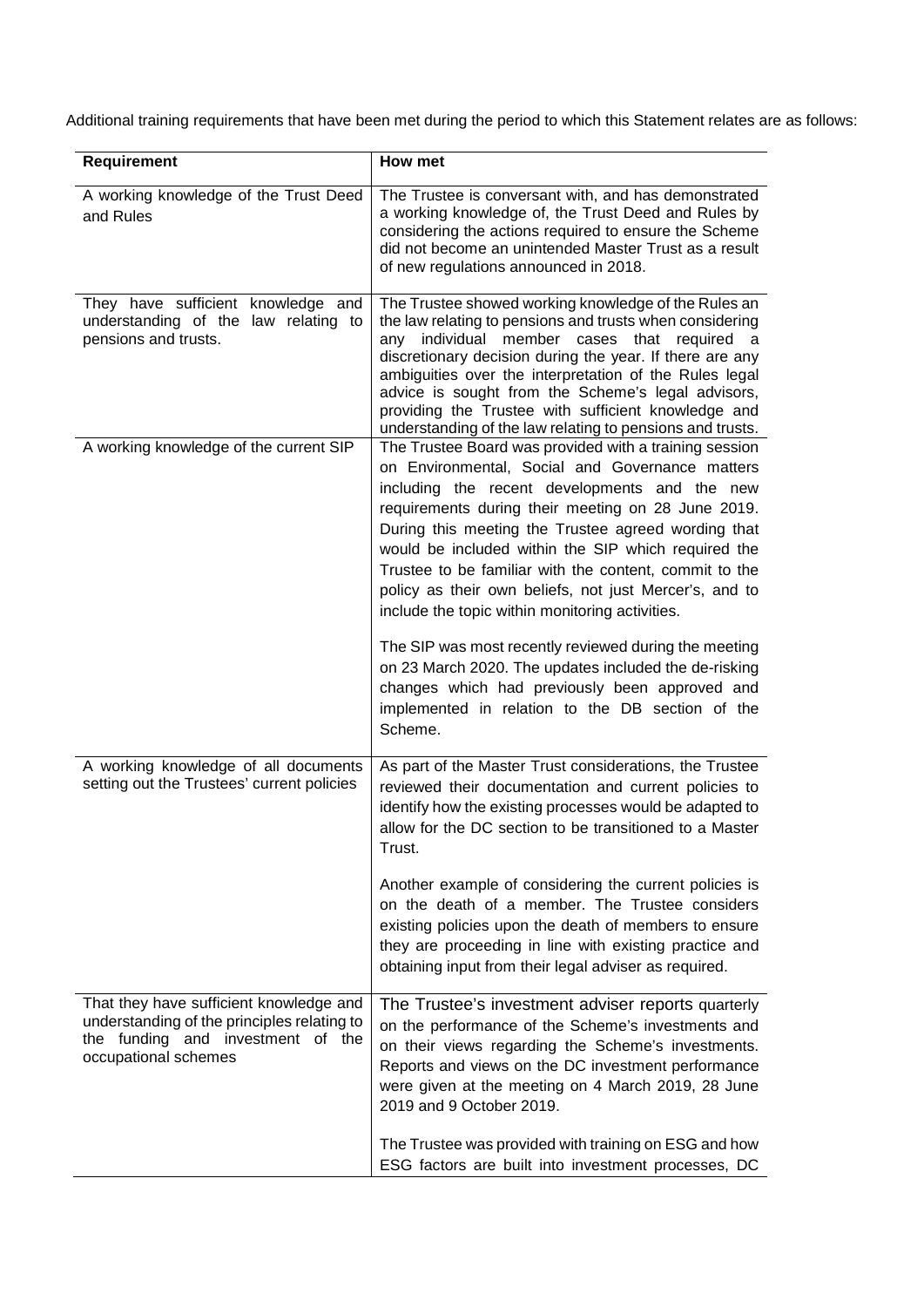| <b>Requirement</b>                                                                                      | How met                                                                                                                                                                             |
|---------------------------------------------------------------------------------------------------------|-------------------------------------------------------------------------------------------------------------------------------------------------------------------------------------|
|                                                                                                         | legal<br>framework<br>requirements and<br>governance<br>requirements on 28 June 2019.                                                                                               |
| That their combined knowledge and<br>understanding enabled them to properly<br>exercise their functions | The Trustee Board comprises individuals with diverse<br>professional skills and experiences, reflecting the varied<br>nature of the challenges that its governance must<br>address. |
|                                                                                                         | The Trustee meets with its DC investment adviser at<br>least annually.                                                                                                              |
|                                                                                                         | The Trustee maintains a log that sets out individual and<br>full board training activity.                                                                                           |
|                                                                                                         | Completion of the Pensions Regulator's trustee training<br>toolkit.                                                                                                                 |

The above statement has been produced by the Trustee to the best of its knowledge.

Signature: A Davies

Name: Alex Davies

Position: Chair of Trustees

Date: 31 July 2020

## **Additional information**

Statement of Investment Principles effective: 26 March 2020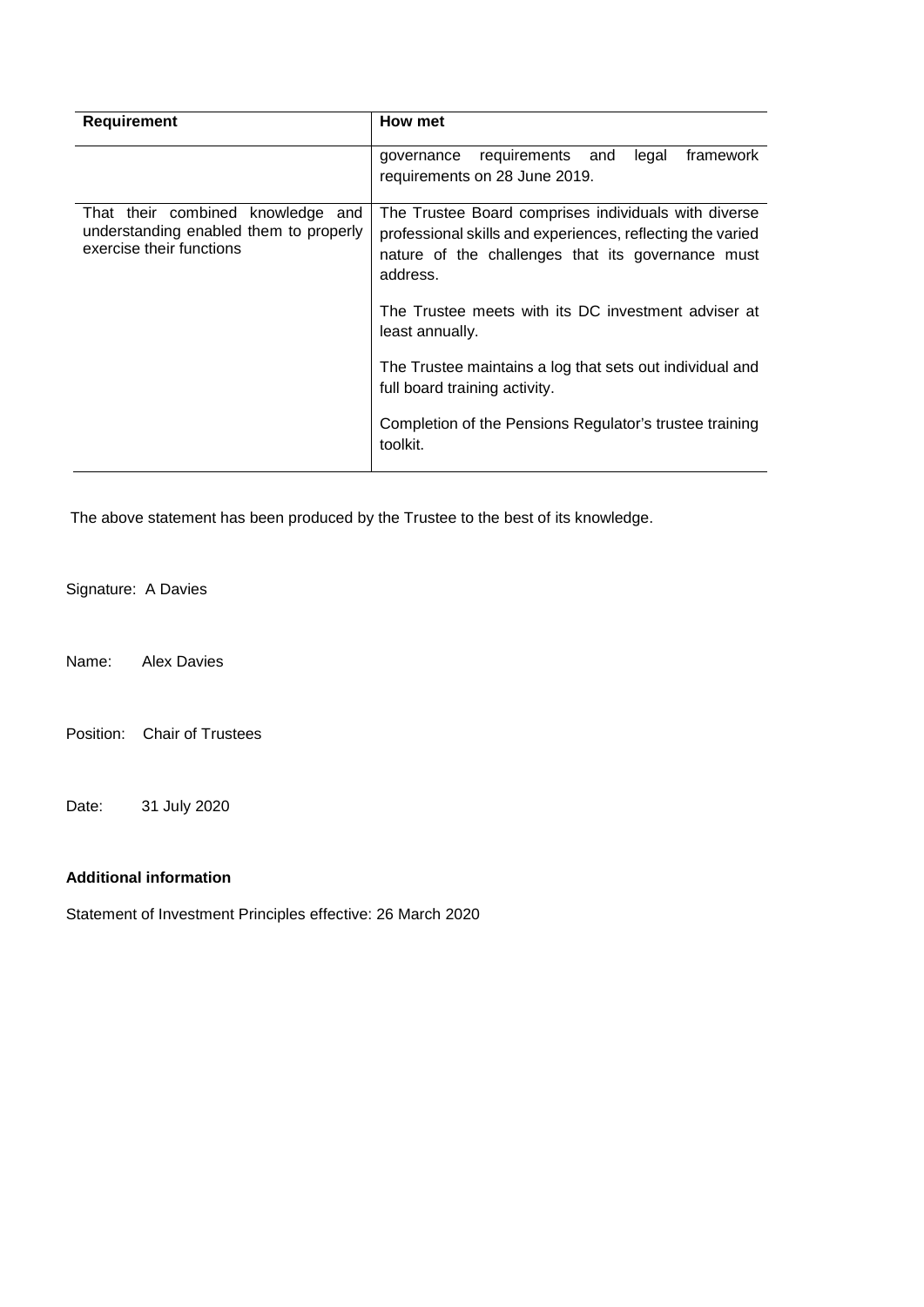#### **Appendix A – Additional Illustration**

While the majority of the members of the Scheme are invested in the DC fund range available from Aegon, there are additional funds invested in by some members of the Plan which are provided by Clerical Medical, Prudential and Utmost. Of these funds, the Utmost Property Fund has the highest charge in the AVC fund range, and (as it is higher than anything in the DC fund range) is technically the highest charge fund within the Scheme. Additionally, the Utmost Money Fund has the lowest expected return in the AVC fund range, and (as it is lower than anything in the DC fund range) has technically the lowest expected return of any fund within the Scheme.

Although very few members of the Scheme are invested in the AVC arrangements available, we have produced the below illustration of these two funds for completion.

As membership information for these policies was not available at time of writing, the member assumption is as used in the 'typical' illustration for the DC fund range. The member is therefore assumed to be contributing and 43 years old on average, with a retirement age of 65. The median pot size for an active contributing members is £22,000 (rounded down).

|      | Most Expensive Fund (AVC range and overall) |                             | Lowest Expected Return Fund (AVC range and overall) |                       |
|------|---------------------------------------------|-----------------------------|-----------------------------------------------------|-----------------------|
|      |                                             |                             |                                                     |                       |
|      | <b>Utmost Property</b>                      |                             | <b>Utmost Money</b>                                 |                       |
|      |                                             |                             |                                                     |                       |
|      |                                             |                             |                                                     |                       |
|      | Pot Size with no Charges                    | Charges<br>Pot Size<br>with | Pot Size with no Charges                            | Pot Size with Charges |
| Year | Incurred                                    | Incurred                    | Incurred                                            | Incurred              |
|      | £25,891                                     | £25.464                     | £24.949                                             | £24,821               |
| 5    | £42.250                                     | £39,430                     | £36,165                                             | £35,419               |
| 10   | £64.608                                     | £57,139                     | £48.968                                             | £47,242               |
| 15   | £89,293                                     | £75,129                     | £60,542                                             | £57,659               |
| 20   | £116,547                                    | £93,407                     | £71,003                                             | £66,838               |
| 22   | £128.227                                    | £100.800                    | £74.901                                             | £70.197               |

**Notes:**

- 1. Projected pension pot values are shown in today's terms, and do not need to be reduced further for the effect of future inflation
- 2. Values are estimates and are not guaranteed
- 3. Contributions of 9% are assumed with no net change to salaries when taking into account the effect of inflation.
- 4. Utmost have provided information on the total cost to the member of each fund; however, this charge information does not separate the TER ('Total Expense Ratio') of each fund from the additional transaction costs calculated via slippage methodology. Therefore we have assumed the total cost as provided by Utmost to be the TER, and have assumed transaction costs to be nil.
- 5. Therefore the charge for each fund (based on data as at 31 December 2019) is assumed to be:

| <b>Itmos</b><br>mer | . с. |
|---------------------|------|
| $H$ moct<br>Monev   | ่ม   |

6. Inflation is assumed to be 2.5% per annum.

7. The projected gross growth rates for each fund as provided by Utmost are as follows:

| -ltr<br>$\cdots$<br>ገበያ<br>ne | 50%<br>. с.<br>____<br>__ |
|-------------------------------|---------------------------|
| <b>Itmos</b><br>Money         | 50%<br>. .                |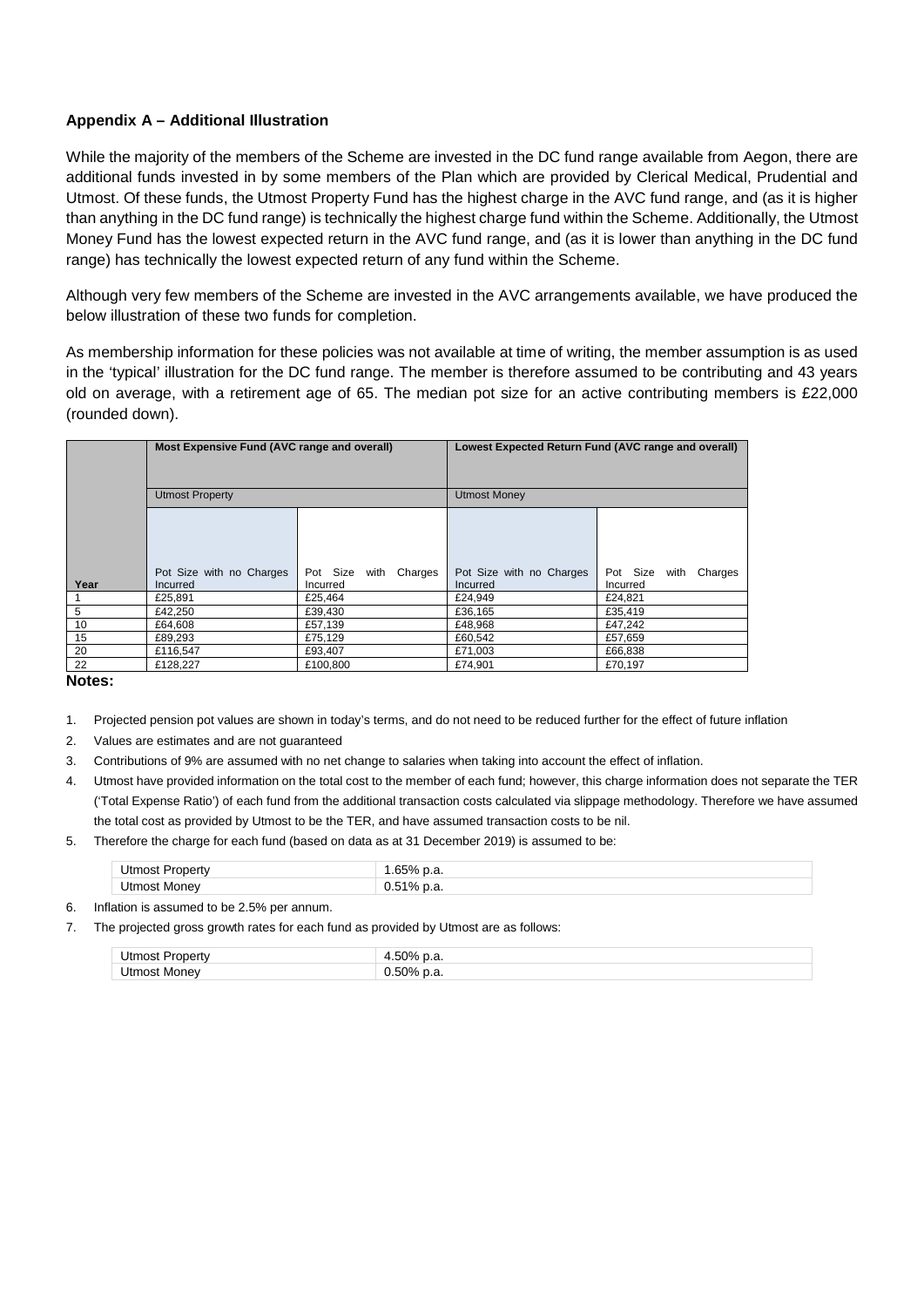# Napp Pharmaceutical Group Pension Scheme

# Statement of Investment Principles – March 2020

#### **Introduction**

Napp Pension Trustees Limited ("the Trustee"), the corporate trustee of the Napp Pharmaceutical Group Pension Scheme ("the Scheme") has drawn up this Statement of Investment Principles ("the Statement") to comply with the requirements of the following legislation:

- Pensions Act 1995 as amended by the Pensions Act 2004 and subsequent legislation; and
- The Occupational Pension Schemes (Investment) Regulations 2005, as amended by the Occupational Pension Schemes (Charges and Governance) Regulations 2015.

The Statement is intended to affirm the investment principles that govern decisions about the Scheme's investments.

In preparing this Statement, the Trustee has consulted the Principal Employer (see Section 13) to ascertain whether there are any material issues of which the Trustee should be aware in agreeing the Scheme's investment arrangements.

#### **Process For Choosing Investments**

The process for choosing investments is as follows:

- Identify appropriate investment objectives;
- Agree the level of risk consistent with meeting the objectives set; and
- Construct a portfolio of investments that is expected to maximise the return (net of all costs) given the targeted level of risk.

In considering the appropriate investments for the Scheme the Trustee has obtained and considered the written advice of Mercer Limited ("Mercer"), whom the Trustee believes to be suitably qualified to provide such advice. The advice received and arrangements implemented are, in the Trustee's opinion, consistent with the requirements of Section 36 of the Pensions Act 1995 (as amended).

#### **Investment Objectives**

#### **Defined Benefit Section**

The Trustee's objective is to invest the Scheme's assets in the best interest of the members and beneficiaries, and in the case of a potential conflict of interest, in the sole interest of the members and beneficiaries.

To guide them in their strategic management of the assets and control of various risks to which the Scheme is exposed, the Trustee (in consultation with the Company) has adopted the following objectives:

- To make sure that obligations to the beneficiaries of the Scheme are met.
- To pay due regard to Napp Pharmaceutical Holdings Limited's interests in the size and incidence of the employer's contribution payments.

#### **Defined Contribution Section**

The Trustee's objectives are: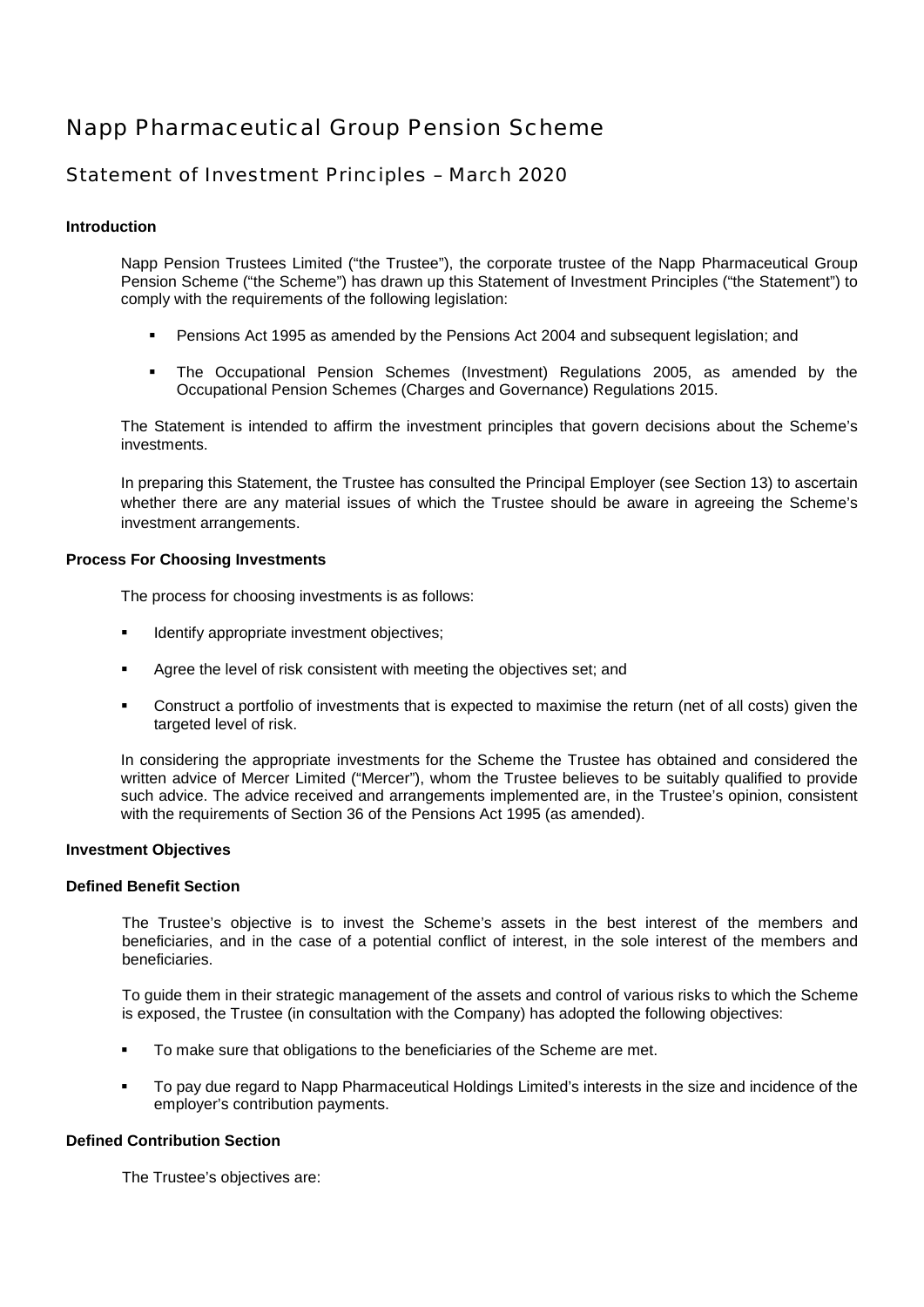- To provide a range of investment options which seek to provide access to high real long term returns to maximise the benefit received by the member at retirement, and to consolidate investment gains through a more conservative strategy in the run up to retirement.
- To identify a number of investment vehicles which together aim to:

maximise the value of members' retirement benefits during the bulk of their working lives by targeting equity investments; and

protect the value of investment gains as members approach retirement by investing in cash and bonds.

- To allow Members to tailor their investment choices to meet their own needs.
- To avoid over-complexity in the range of investment options in order to control administration costs and facilitate employee understanding.

To meet these objectives the Trustee has selected a range of passively invested funds for Members to select from. Members are advised to seek independent financial advice if they are unsure as to the appropriate investment strategy for their needs.

#### **Risk Management and Measurement**

There are various risks to which any pension scheme is exposed. The Trustee has considered separately the risks to which each section of the Scheme is exposed, and has formulated the following policies on risk management:

#### **Defined Benefit Section**

- The primary risk upon which the Trustee focuses is that arising through a mismatch of interest rate and inflation sensitivity between the Scheme's assets and its liabilities. The Trustee increased the allocation to bonds during 2018 and 2019 in order to increase the interest rate and inflation exposures of the assets and reduce the mismatch risk between the assets and liabilities.
- The Trustee recognises that whilst increasing risk increases potential returns over a long period, it also increases the risk of a shortfall in returns relative to that required to cover the Scheme's accruing liabilities as well as producing more short-term volatility in the Scheme's funding position. The Trustee has taken advice on the matter and (in light of the objectives noted previously) considered carefully the implications of adopting different levels of risk. In November 2019, following an improvement in the Scheme's funding level, the Trustee reduced the allocation to growth assets to reduce downside risk.
- The Trustee recognises the risks that may arise from the lack of diversification of investments. Subject to managing the risk from a mismatch of assets and liabilities, the Trustee aims to ensure the asset allocation policy in place results in an adequately diversified portfolio. Due to the size of the Scheme's assets and recognising the need to diversify, investment exposure is obtained via pooled vehicles.
- There is the risk that active management could result in underperformance against the relevant benchmark. The Trustee recognises that such a risk exists and has taken the decision that the majority of the Scheme's assets should be managed passively.
- The documents governing the manager appointments include a number of guidelines which, among other things, are designed to ensure that only suitable investments are held by the Scheme. The investment managers are prevented from investing in asset classes outside their mandate without the Trustee's prior consent.
- Arrangements are in place to monitor the Scheme's investments to help the Trustee determine that nothing has occurred that would bring into question the continuing suitability of the current investments. To facilitate this, the Trustee meets regularly with the Scheme's investment managers and receives regular reports from the investment managers and Mercer.
- The safe custody of the Scheme's assets is delegated to professional custodians (via the use of pooled vehicles).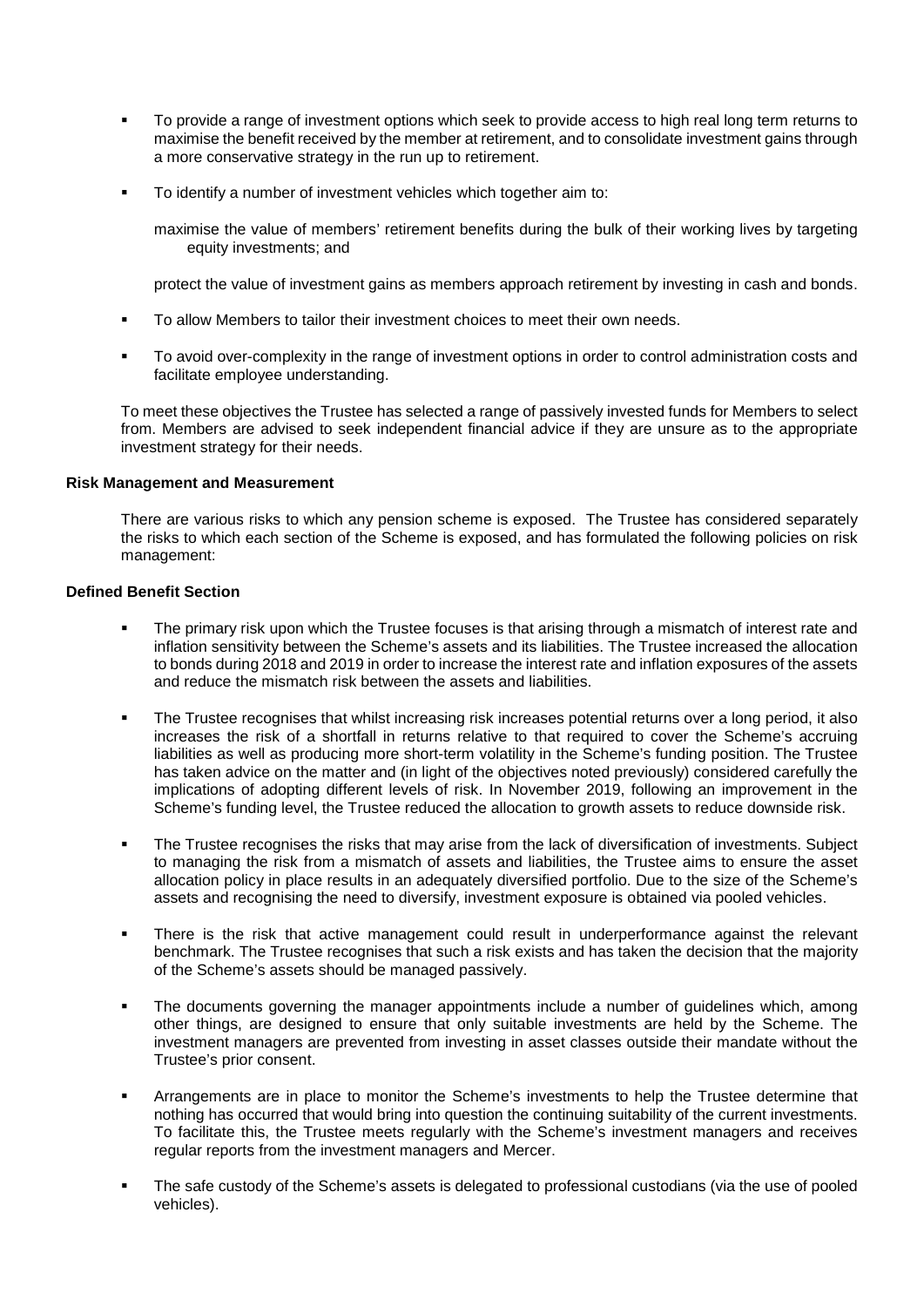- The Trustee recognises that currency risk exists when investing in assets denominated in a foreign (nonsterling) currency due to foreign exchange rate fluctuations affecting the value of those assets when translated into the home currency (sterling). The Trustee has taken steps to mitigate this by introducing a degree of currency hedging within the overseas developed equity assets.
- The Trustee recognises that Environmental, Social and Governance ("ESG") issues, including climate change, may have substantive impacts on the global economy and subsequently investment returns as presented by different climate-related risk factors. The Trustee seeks to manage this risk by monitoring and reviewing that the fund managers the Scheme employs are suitably experienced to consider these risks in the services they provide to the Scheme.

Should there be a material change in the Scheme's circumstances, the Trustee will review whether and to what extent the investment arrangements should be altered; in particular, whether the current risk profile remains appropriate.

#### **Defined Contribution Section**

- The Trustee recognises the risk that the investment return over Members' working lives may not secure an adequate pension. The Trustee has made available a number of equity based strategies which seek to maximise the real value of each Member's investment when the member has a long period to retirement.
- The Trustee recognises the risk that relative market movements in the years just prior to retirement may lead to a substantial reduction in a member's pension and/or tax-free cash. The Trustee has made available bond funds and a cash fund to enable Members to help control this risk. In addition, a lifestyling strategy is available which seeks to reduce this risk by progressively switching a member's investments to bonds and cash as their retirement approaches.
- There is the risk that active management could result in underperformance against the relevant benchmark. The Trustee recognises that such risk exists and has only made passively managed funds available.
- The Trustee recognises the risk arising from the lack of diversification of investments. The Trustee therefore has made available a range of investment options in pooled funds, to enable members to achieve a diversified holding.
- Arrangements are in place to monitor the Scheme's investment options to help the Trustee determine that nothing has occurred that would bring into question the continuing suitability of the current options. To facilitate this, the Trustee receives regular reports from the investment manager and Mercer.
- The safe custody of the Members' assets is delegated to professional custodians via the use of pooled vehicles.

#### **Investment Strategy**

## **Defined Benefit Section**

In November 2019, the Trustee agreed to de-risk the investment strategy by reducing the target allocation to growth assets from 50% to 40% and increasing the target allocation to bonds from 50% to 60%.

Taking into account their investment objectives, the Trustee has targeted the high level investment strategy detailed in the table below.

| <b>Asset Class</b>     | <b>Target Allocation (%)</b> |  |
|------------------------|------------------------------|--|
| Equities               | 27.2                         |  |
| Diversified Growth     | 7.8                          |  |
| Property               | 5.0                          |  |
| <b>Total Growth</b>    | <b>40.0</b>                  |  |
| Fixed Income Portfolio | 20.0                         |  |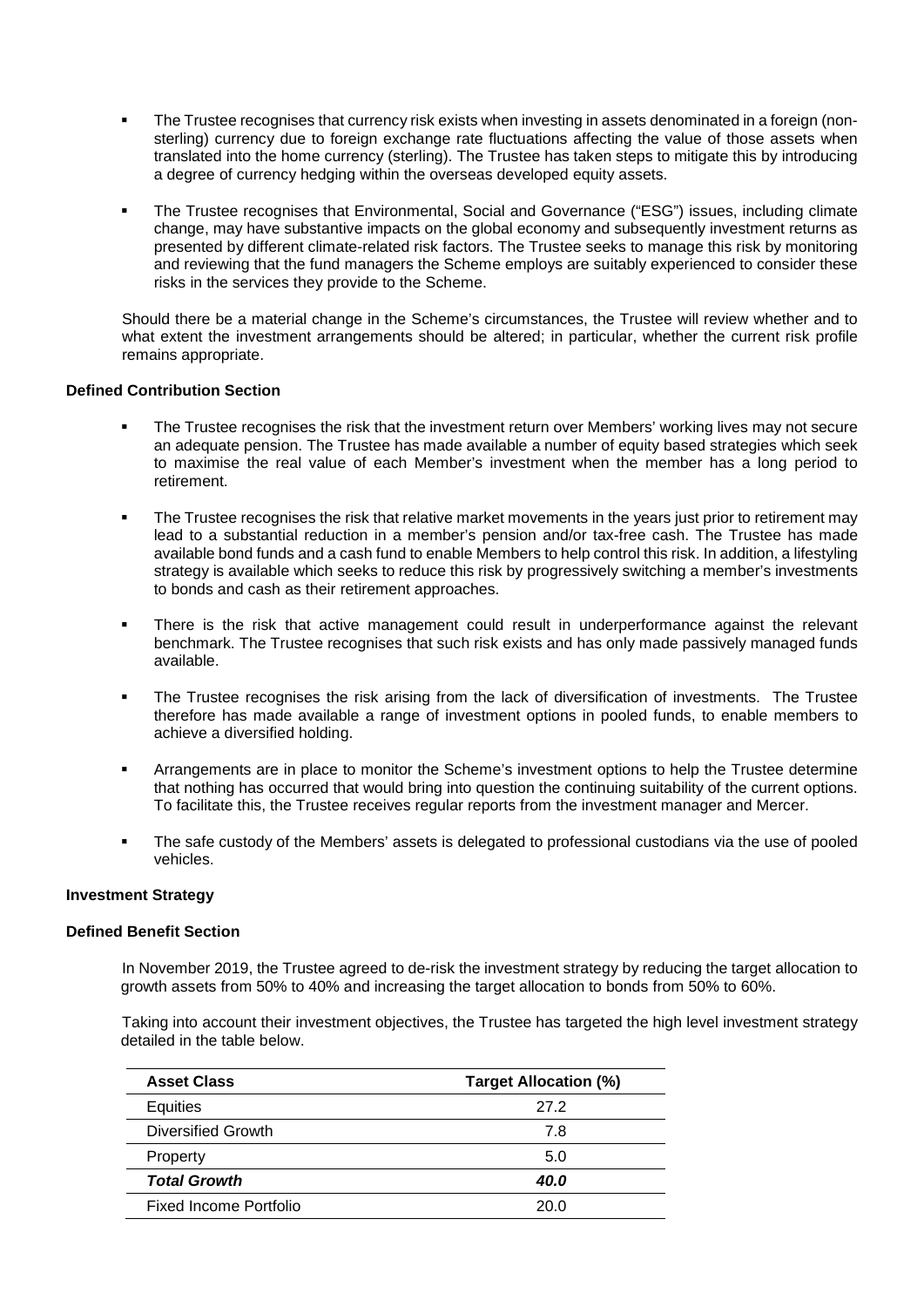| <b>Asset Class</b>                    | <b>Target Allocation (%)</b> |  |
|---------------------------------------|------------------------------|--|
| Liability Driven Investment Portfolio | 40.0                         |  |
| <b>Total Matching</b>                 | 60.0                         |  |
| <b>Total Scheme</b>                   | 100.0                        |  |

The Trustee will consider the allocation of the assets from time-to-time and consider rebalancing towards the targets outlined above if there is a material deviation. There is currently a policy to not set a minimum allocation to growth assets (see Rebalancing and Cashflow Policy below) as the long term direction for the investment strategy is expected to involved further de-risking over time.

The target allocations and rebalancing ranges within the elements of the growth portfolio managed by BlackRock are set out on the next page. **BlackRock Portfolio – Growth Assets**

| <b>Asset Class</b>                 | <b>Target Allocation (%)</b> | Range (%) |
|------------------------------------|------------------------------|-----------|
| <b>UK Equity</b>                   | 7.58                         | $+/- 2.0$ |
| <b>US Equity</b>                   | 11.86                        | $+/- 3.0$ |
| US (GBP hedged) Equity             | 11.86                        | $+/- 3.0$ |
| Europe (ex-UK) Equity              | 9.43                         | $+/- 2.0$ |
| Europe (ex-UK) (GBP hedged) Equity | 9.43                         | $+/- 2.0$ |
| Japan Equity                       | 4.67                         | $+/- 1.5$ |
| Japan (GBP hedged) Equity          | 4.67                         | $+/- 1.5$ |
| Pacific Rim Equity                 | 4.67                         | $+/- 1.5$ |
| Pacific Rim (GBP hedged) Equity    | 4.67                         | $+/- 1.5$ |
| <b>Emerging Market Equity</b>      | 8.94                         | $+/- 2.0$ |
| <b>Diversified Growth</b>          | 22.22                        | $+/- 2.0$ |
| Total                              | 100.00                       |           |

#### **BlackRock Portfolio – Fixed Income and Liability Driven Investment Portfolios**

BlackRock manages two further portfolios on behalf of the Scheme: the Fixed Income Portfolio and the Liability Driven Investment ("LDI") Portfolio.

The Fixed Income Portfolio comprises an investment in BlackRock's Aquila Life Over 15 Year Corporate Bond Index Fund only.

The LDI Portfolio currently comprises two gilt funds: the Aquila Life Over 25 Year Index-Linked Gilt Fund and the Aquila Life Over 15 Years UK Gilt Index Fund. BlackRock is also permitted to invest in a range of Liability Matching Funds ("LMFs") within the LDI Portfolio. The LMFs provide the flexibility to increase the Scheme's hedge ratio without increasing the proportion of assets invested in the LDI portfolio by using leverage. The LMFs are not currently utilised by BlackRock, but are readily available for investment should the Trustee decide to increase the level of hedging. The Trustee will review the hedging portfolio from time-to-time and consider opportunities to increase hedging levels.

The Trustee, having taken expert advice from Mercer, believes that the targeted asset mix is currently appropriate for meeting the objectives and controlling the risks outlined in Sections 3.1 and 4.1 respectively.

The Trustee regularly reviews the continued appropriateness of the Scheme's investment strategy including consideration of asset classes other than those in which the Scheme already invests.

#### **Rebalancing and Cashflow Policy**

The Trustee has a policy of having no minimum allocation to the growth assets and no maximum allocation to the bonds (fixed income and LDI portfolios). This policy, agreed previously following consultation with the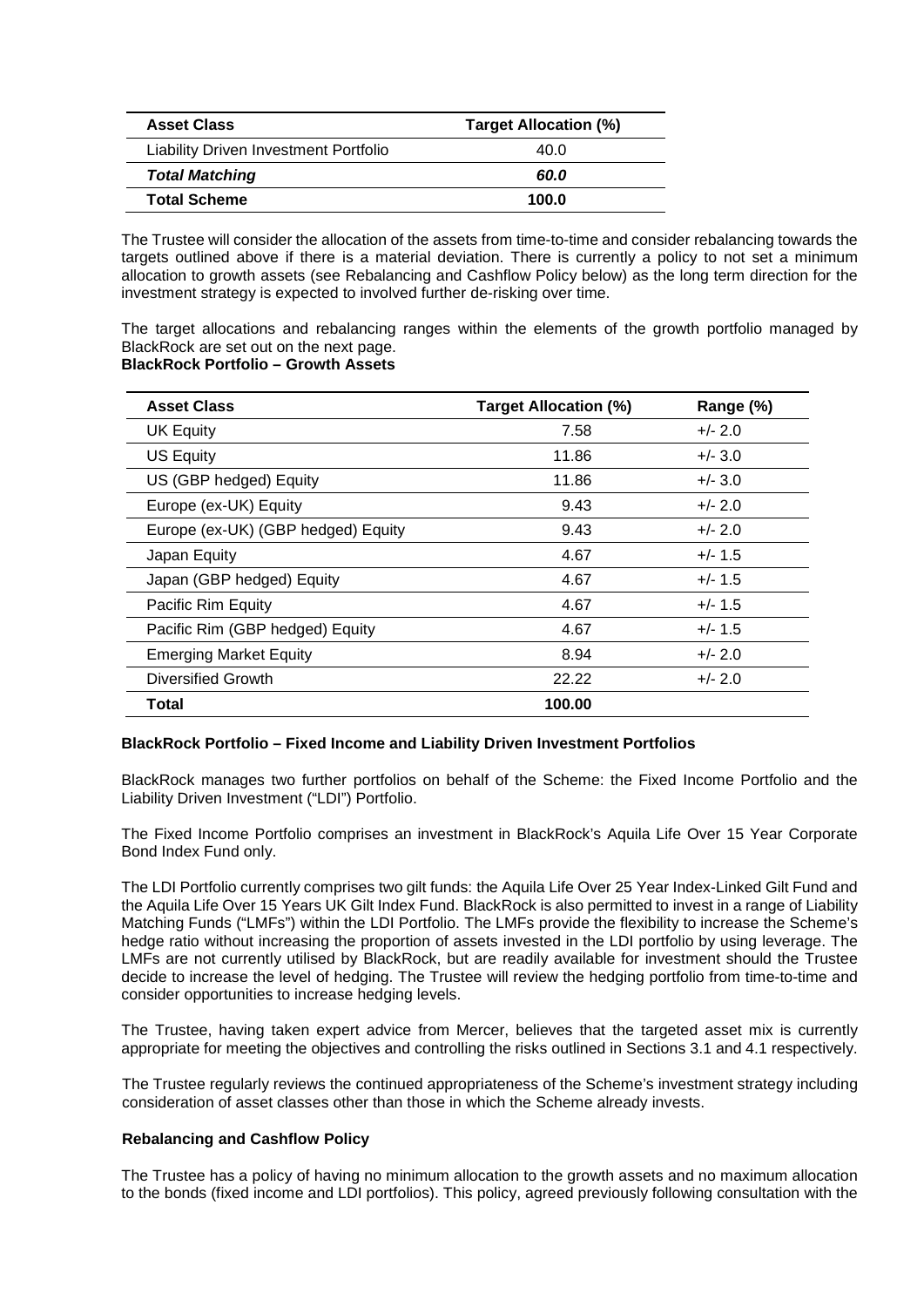Company, reflects the fact that over time the Trustee intends to further de-risk the investment strategy by reducing the allocation to growth assets when it is deemed appropriate to do so.

BlackRock will automatically rebalance assets within the growth portfolio that they manage, should the assets fall outside of the ranges set out in the table above. However, no automatic rebalancing is carried out between the growth assets and matching portfolio.

In the event of the proportion of assets falling outside the ranges indicated in the tables above, the Trustee will review the asset mix and consider taking action to bring the Scheme back in line with the target allocations.

Additionally, in respect of the direction of cashflows, all net disinvestments from the Scheme will be funded from the growth assets managed by BlackRock, and all net investments will be directed to the matching assets also managed by BlackRock.

#### **Defined Contribution Section**

The Trustee believes, having taken expert advice from Mercer, that it is appropriate to offer a range of passively managed investment funds in order to meet the Members' investment needs and to reduce the risk of an active manager underperforming its benchmark. The nine funds that are currently available are:

| wth' Funds                          | 'Protection' Funds |
|-------------------------------------|--------------------|
| Global Equity (40 UK / 60 Overseas) | Corporate Bonds    |
| UK Equity                           | Index-Linked Gilts |
| Overseas Equity                     | Pre-Retirement     |
| Diversified Growth (x2)             | Cash               |

- The three equity funds have been selected with the aim of targeting real long-term growth.
- The two diversified growth funds have been selected with the aim of targeting a level of real growth similar to that of equity funds, but with a lower level of volatility over the long-term.
- The three bond and cash (or "Protection") funds have been selected with the aim of protecting the purchasing power of Members' savings in the years approaching retirement.

In addition to the nine fund options set out above, Members who do not wish to set their own investment strategy can opt for a choice of three lifestyle arrangements (the 'lifestyle options') which operate under predetermined investment strategies.

#### **Lifestyle Options**

There are currently three lifestyle strategies available to members:

- Cash Lifestyle Strategy (the default investment option)
- Annuity Lifestyle Strategy
- Income Drawdown Lifestyle Strategy

#### **Default Investment Option**

Typically, a proportion of members will actively choose the default option because they feel it is most appropriate for them. However, the vast majority of DC scheme members do not make an active investment decision and are invested in the default option.

The Trustee has decided that the default, for those members who have not selected an investment option themselves, will be the Cash Lifestyle Strategy for all members apart from those who were within five years of retirement as at the date of implementation of the new investment strategy (May 2015). The default for those members within five years of retirement as at the date of implementation is the Annuity Lifestyle Strategy.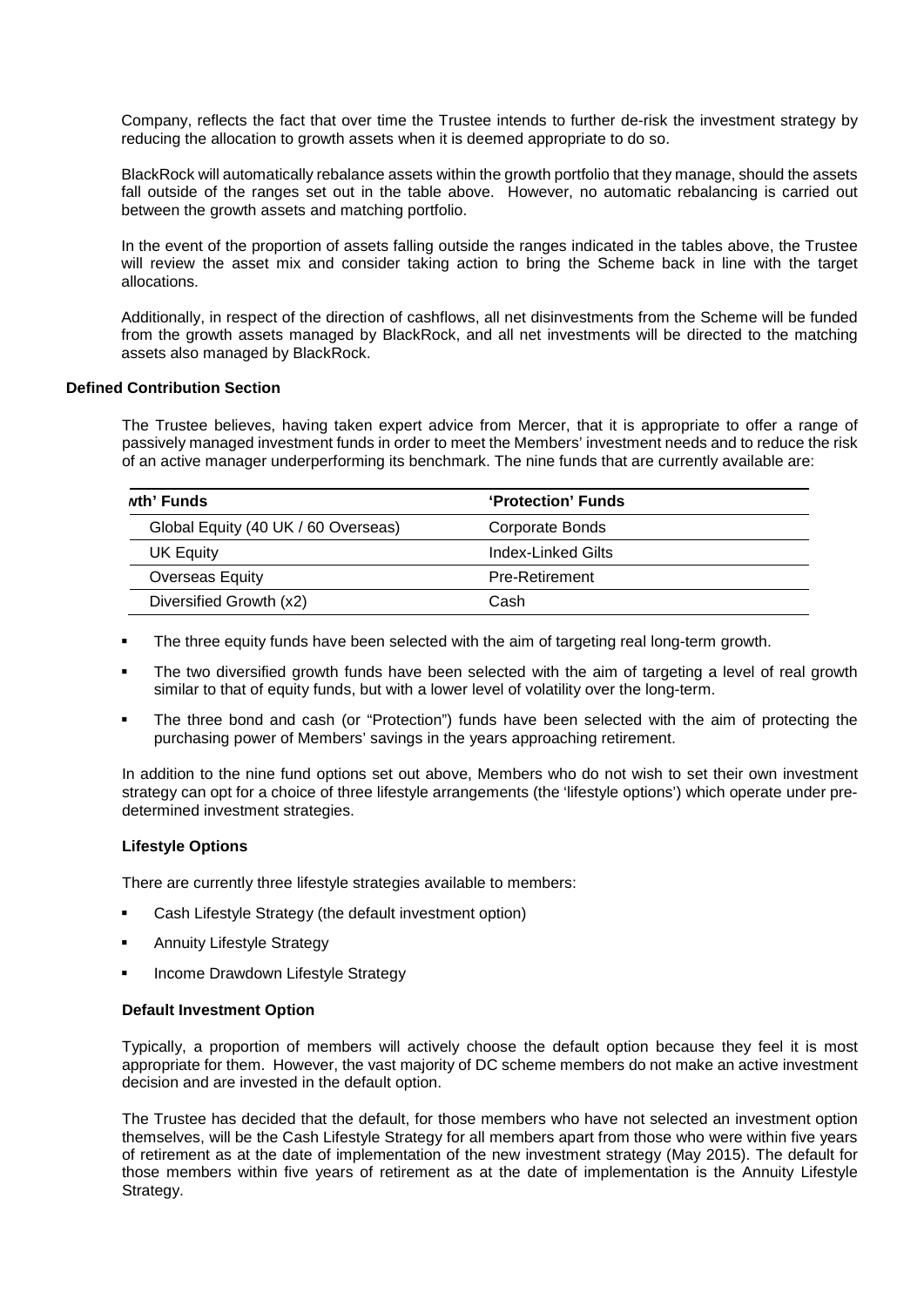The Cash Lifestyle Strategy is designed to be suitable for members who intend to withdraw their entire pension savings as cash upon retirement. As such, this strategy is 100% invested in the Cash Fund at retirement.

The allocation for this strategy will gradually switch out of a globally diversified portfolio of return seeking assets (equities and diversified growth funds) into initially the LGIM Pre-Retirement Fund and then into cash with this strategy 100% invested in the Cash Fund once a member reaches their Selected Retirement Age. The intermediate allocation is made to a bond fund, the LGIM Pre-Retirement Fund, as the fund's bond holdings are expected to offer a modest return with a relatively low level of absolute risk.



The switching will occur broadly in line with the distributions below:

#### **The aims of the Cash Lifestyle Strategy (default investment option)**

The aim of the Cash Lifestyle Strategy is to achieve real long-term growth while aiming to protect capital value of investments as a member approaches retirement.

The Cash Lifestyle Strategy manages investment and other risks through a diversified strategic asset allocation consisting of traditional and alternative assets. Risk is not considered in isolation, but in conjunction with expected investment returns and outcomes for members. Any investment in derivative instruments contributes to risk reduction, or efficient portfolio management.

- In designing the Cash Lifestyle Strategy, the Trustee has explicitly considered the trade-off between risk and expected returns.
- If members wish to, they can opt to choose their own investment strategy or an alternative lifestyle strategy on joining but also at any other future date.
- Assets in the Cash Lifestyle Strategy are invested in the best interests of members and beneficiaries, taking into account the profile of members.
- Assets in the Cash Lifestyle Strategy are invested in a manner which aims to ensure the security, quality, liquidity and profitability of a member's portfolio as a whole.
- Assets are invested mainly on regulated markets (those that are not are kept to prudent levels).

#### **Policies in relation to the default investment option**

In addition to the Trustee's Investment Objectives, the Trustee believes that: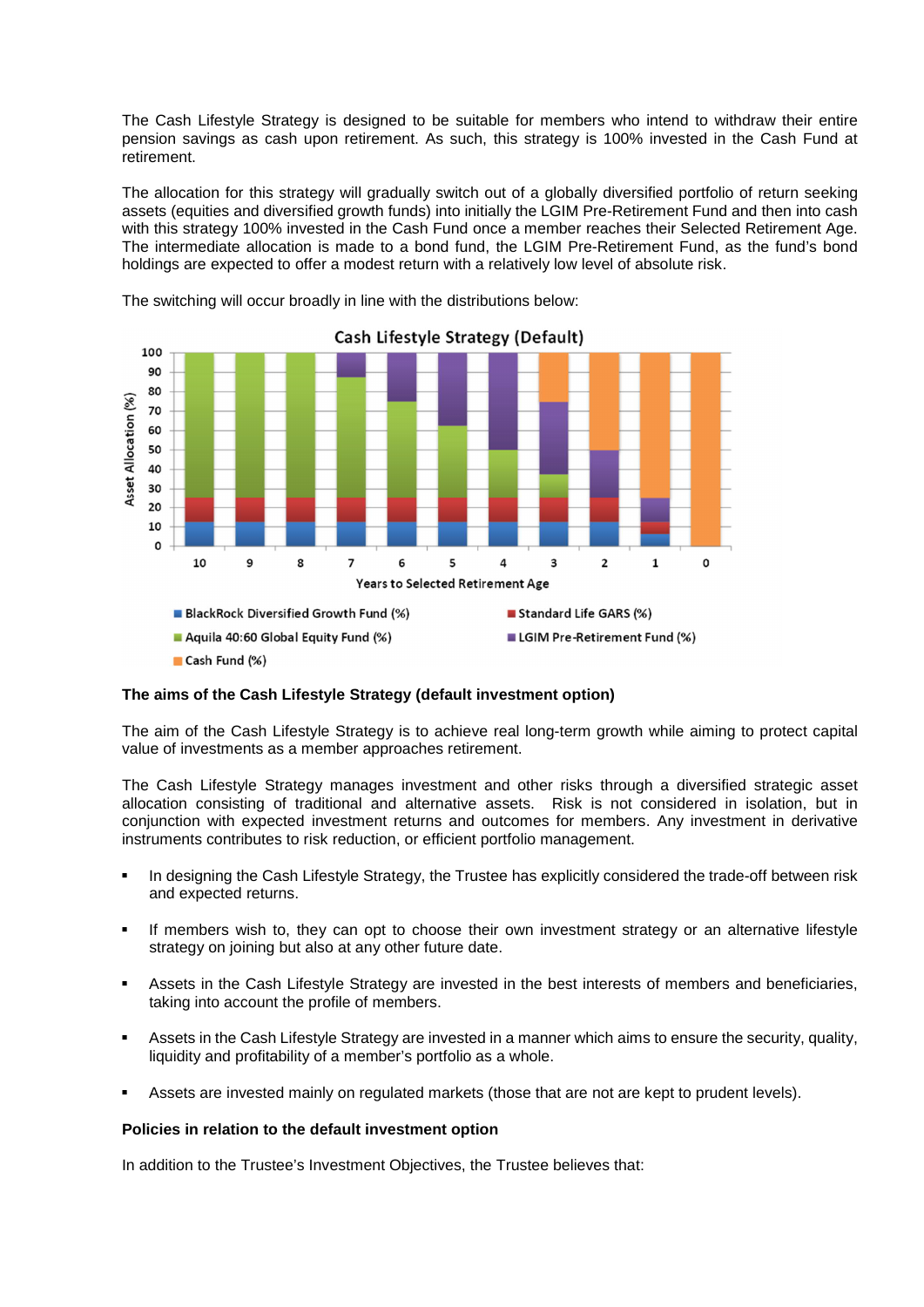- The growth phase structure of each lifestyle strategy, which invests in equities and other growth-seeking assets, will provide growth with some downside protection and some protection against inflation erosion.
- As a member's pot grows, investment risk will have a greater impact on member outcomes. Therefore, the Trustee believes that the cash and annuity lifestyle strategies that seek to reduce investment risk as the member approaches retirement are appropriate.
- Based on their understanding of the Scheme's membership, an investment strategy that targets members taking their benefits as cash at retirement (for all members except those within five years from retirement as at May 2015) and a level annuity at retirement (for those members less than five years from retirement as at May 2015) is likely to meet members' requirements for income in retirement.
- This does not mean that members have to take their benefits in this format at retirement  $-$  it merely determines the default investment strategy that will be in place pre-retirement. Members who intend to take their retirement benefits through other formats have the option of switching to an alternative lifestyle strategy prior to retirement or even choosing their own investment strategy.

Taking into account the demographics of the Scheme's membership and the Trustee's view of how the membership will behave at retirement, the Trustee believes that the current default strategy is appropriate and will continue to review this over time, at least triennially, or after significant changes to the Scheme's demographic, if sooner.

The Trustee believes that this strategy should meet the investment objectives outlined in section 3.2 and help control the risks identified in section 4.2.

#### **Additional Lifestyle Strategies**

In addition to the Cash Lifestyle Strategy the Scheme offers members the choice of two other Lifestyle Strategies.

The **Annuity Lifestyle Strategy** is designed for members who wish to take 25% of their pot as tax-free cash and intend to purchase a level/fixed annuity at retirement with the remaining amount of savings. The switching will occur broadly in line with the distributions below:



**Annuity Lifestyle Strategy** 

The Annuity Lifestyle Strategy is the default investment strategy for members who were within five years of their Selected Retirement Age as at the date of implementation of the new investment strategy (May 2015).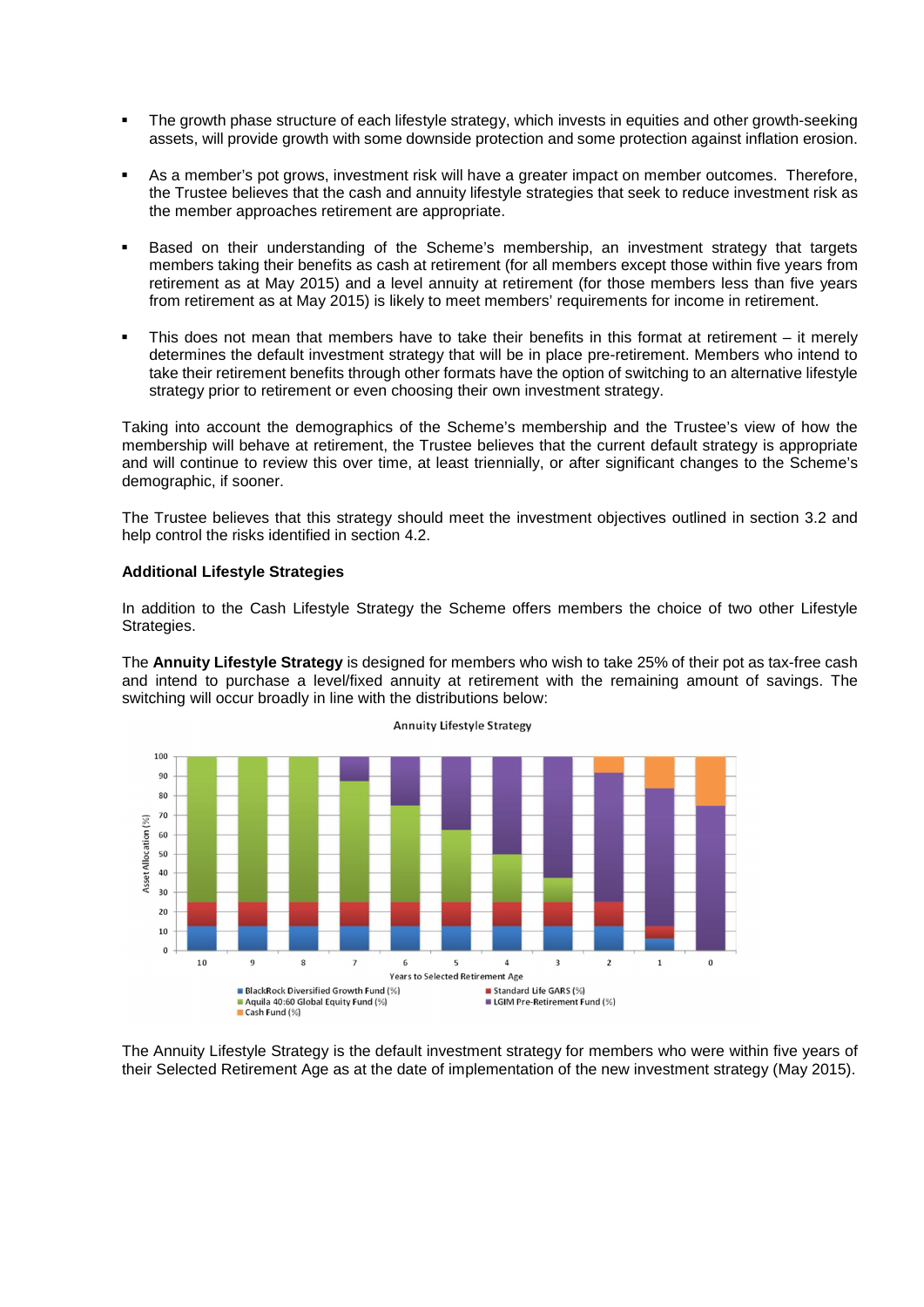The **Income Drawdown Lifestyle Strategy** is designed for members who wish to keep their retirement savings invested after retirement and achieve an income in retirement by making regular withdrawals. The switching will occur broadly in line with the distributions below:



Income Drawdown Lifestyle Strategy

#### **Day-to-Day Management of the Assets**

The Trustee delegates the day to day management of the Defined Benefit Section assets to two investment managers. The Trustee has established an insurance policy with BlackRock Life Limited for the investment of the Defined Contribution Section assets. The Trustee has taken steps to satisfy itself that the appointed managers have the appropriate knowledge and experience for managing the Scheme's investments and they are carrying out their duties competently.

The Trustee regularly reviews the continuing suitability of the Defined Benefit and Defined Contribution Section's investments, including the appointed managers, the strategic asset allocation and the balance between active and passive management, which may be adjusted from time to time.

#### **Defined Benefit Section**

All of the Scheme's equity and bond assets are passively managed by BlackRock, the diversified growth mandate is actively managed by BlackRock and the property mandate is actively managed by Lothbury Investment Management ("Lothbury"). The Scheme's assets are managed to the following benchmarks:

| <b>Asset Class</b>                         | Weight (%) | <b>Benchmark</b>                                          |
|--------------------------------------------|------------|-----------------------------------------------------------|
| <b>Total Growth</b>                        | 40.0       |                                                           |
| <b>Total Equities</b>                      | 35.0       |                                                           |
| <b>UK Equity</b>                           | 2.7        | FTSE All-Share Index                                      |
| Overseas Developed Equity*                 | 10.7       | <b>Weighted Composite</b>                                 |
| <b>US Equity</b>                           | 4.2        | FTSE AW USA Index                                         |
| Europe (ex-UK) Equity                      | 3.3        | FTSE AW Dev Europe (ex-UK) Index                          |
| Japan Equity                               | 1.6        | FTSE AW Japan Index                                       |
| <b>Pacific Rim Equity</b>                  | 1.6        | FTSE AW Dev Asia Pac (ex- Japan) Index                    |
| Overseas Developed Equity (GBP<br>hedged)* | 10.7       | Weighted Composite (95% GBP hedged)                       |
| US (GBP hedged) Equity                     | 4.2        | FTSE AW USA 95% GBP Hedged Index                          |
| Europe (ex-UK) (GBP hedged)<br>Equity      | 3.3        | FTSE AW Dev Europe (ex-UK) 95% GBP<br><b>Hedged Index</b> |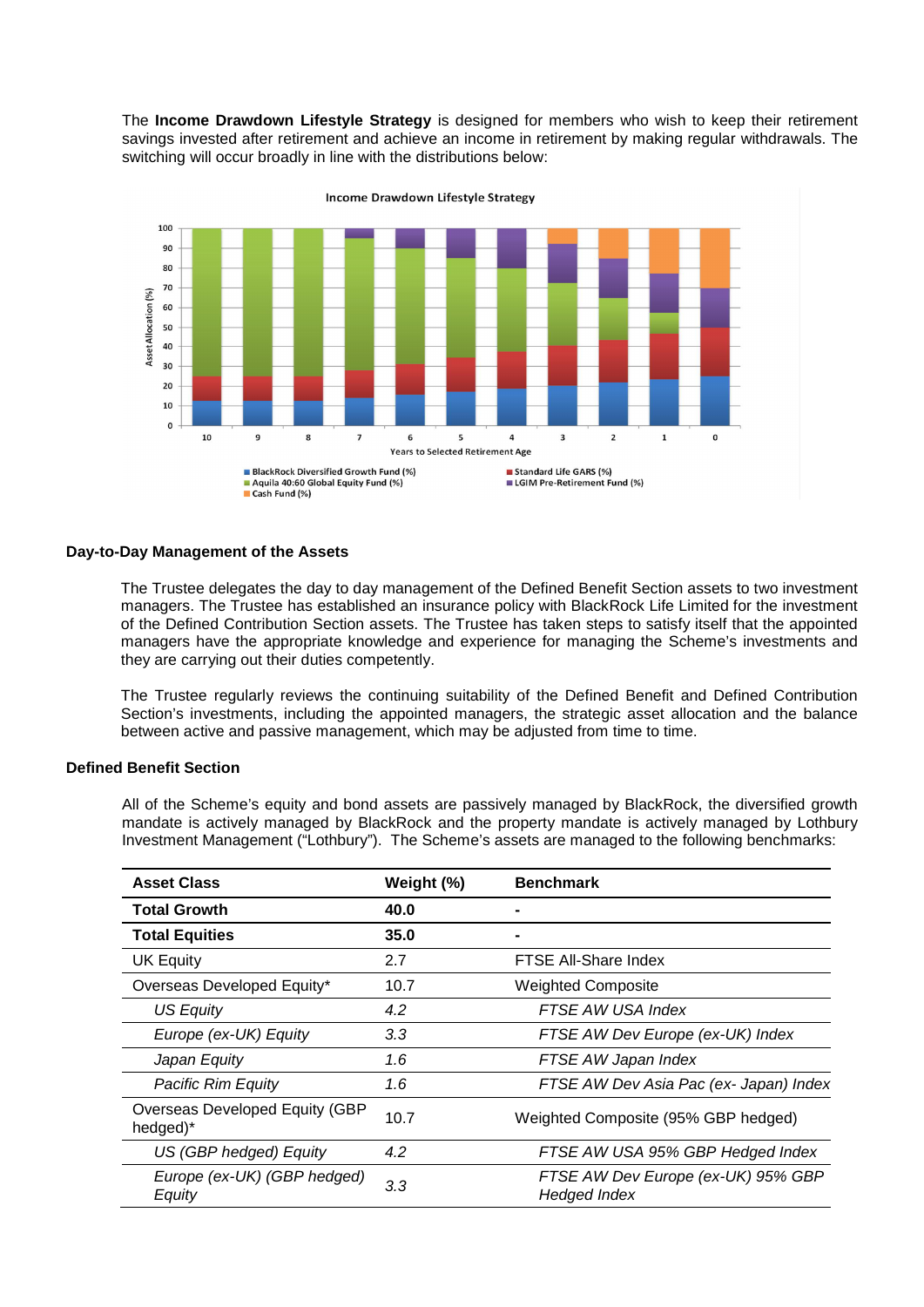| <b>Asset Class</b>                 | Weight (%) | <b>Benchmark</b>                                                                        |
|------------------------------------|------------|-----------------------------------------------------------------------------------------|
| Japan (GBP hedged) Equity          | 1.6        | FTSE AW Japan 95% GBP Hedged Index                                                      |
| Pacific Rim (GBP hedged)<br>Equity | 1.6        | FTSE AW Dev Asia Pacific (ex-Japan)<br>95% GBP Hedged Index                             |
| <b>Emerging Market Equity</b>      | 3.1        | <b>MSCI Global Emerging Markets index</b>                                               |
| Diversified Growth                 | 7.8        | 3 Month Sterling Libor + 3% p.a.                                                        |
| Property                           | 5.0        | <b>IPD Monthly Property Index</b>                                                       |
| <b>Total Bonds/LDI</b>             | 60.0       |                                                                                         |
| UK Index-Linked Gilts              | 40.0       | FTSE A Over 25 Years Index-Linked Gilts<br>Index                                        |
| UK Fixed Interest Gilts            |            | FTSE A Over 15 Year Gilts Index                                                         |
| <b>Liability Matching Funds</b>    |            | Change in value of the gilt or index-linked gilt<br>allowing for the impact of leverage |
| <b>UK Corporate Bonds</b>          | 20.0       | <b>iBoxx £ Non-Gilts over 15 Year Index</b>                                             |
| Total                              | 100.0      |                                                                                         |

\*Figures for the constituents of the overseas equities may not sum due to rounding of the allocations in the above table to one decimal place.

All investments are held in units of pooled funds operated by BlackRock and Lothbury.

BlackRock and Lothbury are regulated by the FCA. As required by the Financial Services Act, the Trustee has entered into a signed Agreement with each manager which complies in all respects with this Statement. The Agreement provides important protections for the Scheme itself and for the Trustee. It also sets out the terms on which the assets are managed, and the investment brief, guidelines and restrictions under which the investment manager works.

#### **Defined Contribution Section**

The Trustee has established an insurance policy with BlackRock Life Limited for the investment of the Defined Contribution Section assets. The day-to-day responsibility for the investment management of the underlying assets of the insurance policy is delegated to an associate company, BlackRock Advisors (UK) Limited ("BlackRock") which is regulated by the Financial Conduct Authority ("FCA").

The selection of funds available to members through the BlackRock platform is as follows:

|                          | <b>Fund</b>                                                                              | <b>Target</b>                                                                                                                       |
|--------------------------|------------------------------------------------------------------------------------------|-------------------------------------------------------------------------------------------------------------------------------------|
| $\overline{\phantom{a}}$ | BlackRock Aquila<br>Life (40:60) Global<br>Equity                                        | Aims to achieve index returns in line with the<br>FTSE All-Share Index (40%) and the FTSE<br>All-World Developed ex UK Index (60%). |
| $\overline{a}$           | BlackRock<br>Aquila<br>Life UK<br>Equity<br>Index                                        | Aims to achieve index returns in line with the<br>FTSE All-Share Index.                                                             |
|                          | BlackRock Aquila<br>Life World (ex UK)<br>Index                                          | Aims to achieve index returns in line with the<br>FTSE All-World Developed ex UK Index.                                             |
| $\overline{\phantom{a}}$ | BlackRock Aquila<br>Life Over 5 Year<br>Index-Linked Gilt                                | Aims to achieve index returns in line with the<br>FTSE UK Gilts Index-Linked Over 5 Years<br>Index.                                 |
| $\overline{\phantom{0}}$ | BlackRock<br>Aquila<br>All<br>Life<br><b>Stocks</b><br><b>Bond</b><br>Corporate<br>Index | Aims to achieve index returns in line with the<br><b>iBoxx £ Non-Gilts Index.</b>                                                   |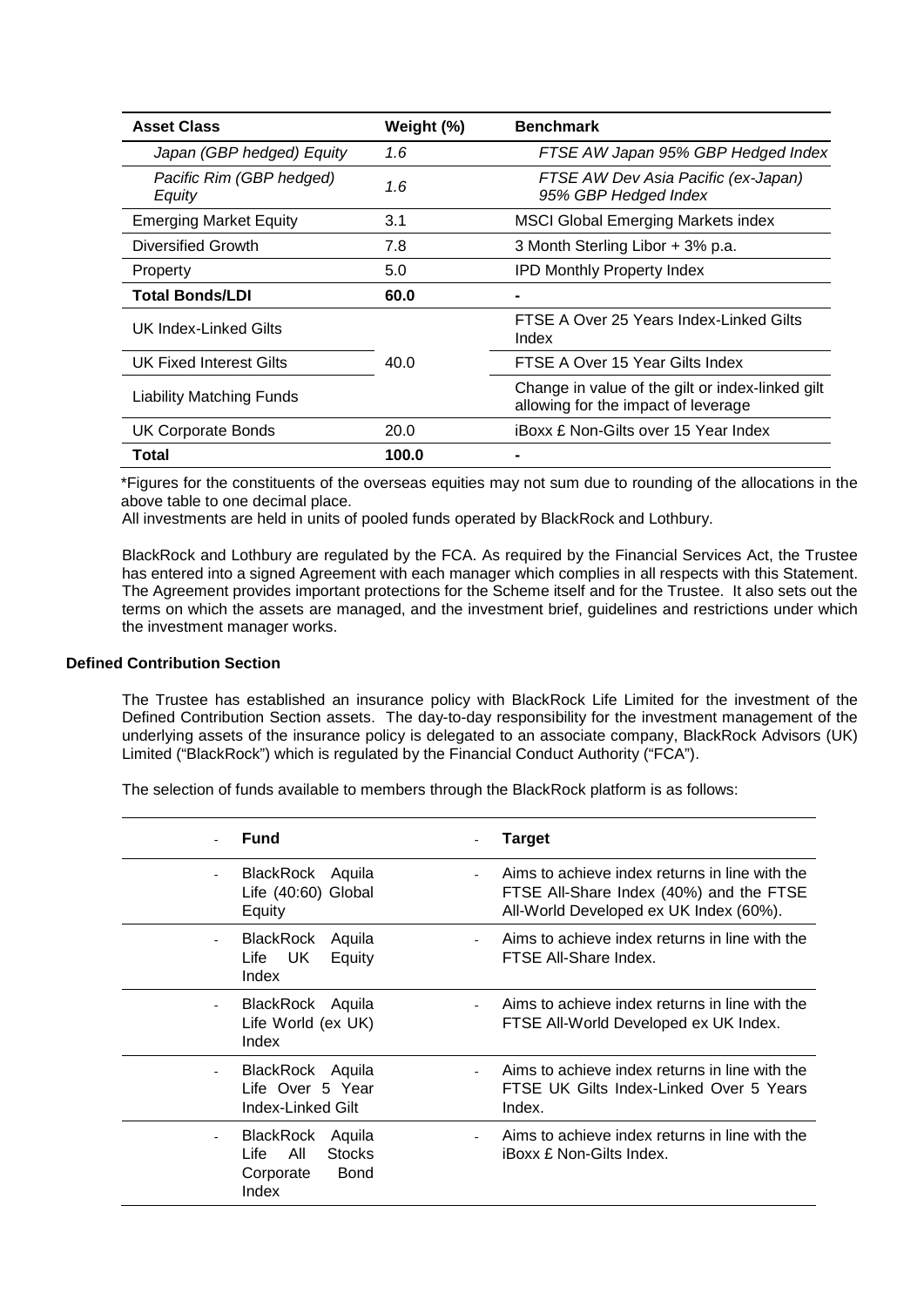| BlackRock Aquila<br>Life Cash                                      | Aims to achieve an investment return that is<br>in line with wholesale money market short-<br>term interest rates. Specifically, the Fund is<br>benchmarked against 7 Day Sterling LIBID.              |
|--------------------------------------------------------------------|--------------------------------------------------------------------------------------------------------------------------------------------------------------------------------------------------------|
| <b>BlackRock</b><br>Diversified Growth                             | Aims to achieve an investment return of 3.5%<br>above the Bank of England official Bank Rate<br>measured over rolling 3 year periods (gross<br>of fees)                                                |
| Standard<br>Life<br>Global<br>Absolute<br><b>Return Strategies</b> | Aims to achieve an investment return of 5.0%<br>above cash over rolling three-year periods<br>(gross of fees).                                                                                         |
| LGIM<br>Pre-<br>Retirement                                         | Aims to provide diversified exposure to<br>sterling assets that reflect the<br>broad<br>characteristics of investments underlying the<br>pricing of a typical non-inflation-linked<br>annuity product. |

The Trustee also offers three lifestyle strategies as described in section 5.2.

#### **Expected Return**

The Trustee expects the Defined Benefit Section to generate returns, over the long term, above that which would have been achieved had no investment risk been taken within the portfolio i.e. invested solely in a portfolio of long dated Government debt. It is recognised that over the short term performance may deviate significantly from the long term target.

#### **Responsible Investment**

The Trustee believes that environmental, social, and corporate governance (ESG) factors may have a material impact on investment risk and return outcomes, and that good stewardship can create and preserve value for companies and markets as a whole. The Trustee also recognises that long-term sustainability issues, particularly climate change, present risks and opportunities that increasingly require explicit consideration.

The Trustee has given appointed investment managers full discretion in evaluating ESG factors, including climate change considerations, and exercising voting rights and stewardship obligations attached to the investments, in accordance with their own corporate governance policies and current best practice, including the UK Corporate Governance Code and UK Stewardship Code.

The Trustee will consider how ESG, climate change and stewardship is integrated within investment processes when appointing new investment managers and monitoring existing investment managers. Monitoring is undertaken on a regular basis and is documented.

The Trustee is supportive of the UK Stewardship Code published by the Financial Reporting Council in July 2010 and encourages the Scheme's equity managers who are registered with the FSA to comply with the UK Stewardship Code. Such managers are expected to report on their adherence to the UK Stewardship Code on an annual basis.

Member views are not currently taken into account in the selection, retention and realisation of investments.

The Trustee has not set any investment restrictions on the appointed investment managers in relation to particular products or activities, but may consider this in future.

#### **Additional Assets**

Additional Voluntary Contributions (AVCs) are separately invested on a money purchase basis with Equitable Life Assurance Society ("Equitable Life") and Prudential (who offer a range of funds in which members can invest their AVCs). Prudential was appointed in 2001 as a replacement AVC provider to Equitable Life and all new AVC contributions will be invested with Prudential. Certain assets remain invested with Equitable Life. Copies of the Agreements with Equitable Life and Prudential are available for inspection at Cambridge Science Park.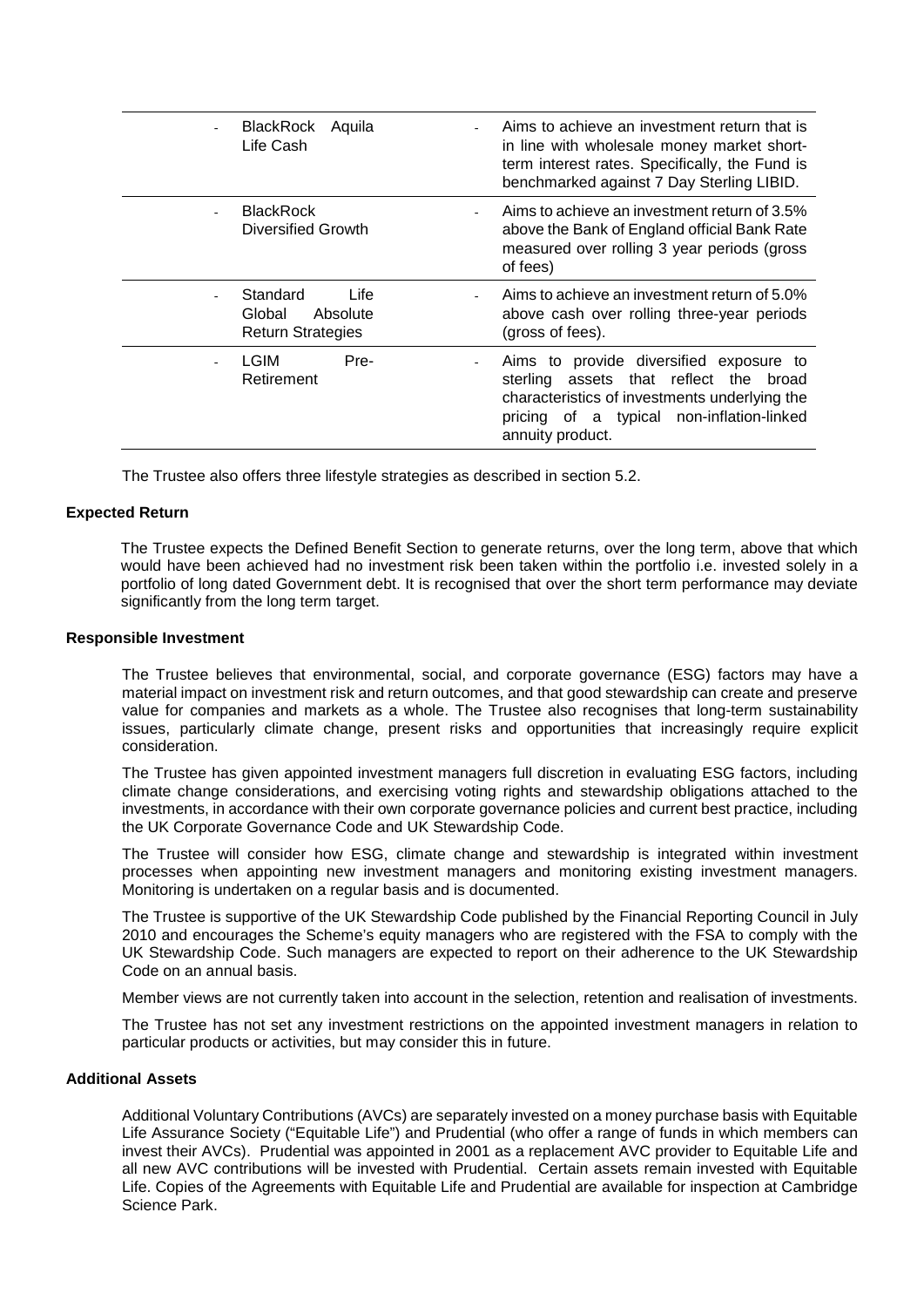Further to the Trustee's decision to align the AVC and DC fund offerings, the following six funds were made available to AVC members:

BlackRock Aquila Global Equity Index Fund (40:60)

BlackRock Aquila World (Ex-UK) Equity Index Fund

Prudential UK Equity Passive Fund

Prudential Index-Linked Passive Fund

BlackRock Aquila Corporate Bonds All Stocks Index Fund

BlackRock Ascent Sterling Government Liquidity Fund

In addition, further to this decision, the following changes were agreed in respect of the AVC assets:

New AVC contributors will only be allowed to invest in the six funds mentioned above.

No Lifestyle option will be offered within the AVC offering for new members.

- Existing AVC contributors will be able to continue to contribute to the range of AVC funds previously offered before the introduction of the new fund range.
- The exception to this is the Cash and Deposit funds previously offered which are to be closed as part of the agreed changes with all existing monies in the Cash and Deposit funds to be transferred to the BlackRock Ascent Sterling Government Liquidity Fund.
- Existing contributors will also be able to use the newly introduced funds listed above for new AVC contributions and transfer their existing funds to them if they wish to do so.

A relatively low balance of Scheme assets is also held in deposit and current bank accounts to facilitate benefit payments.

#### **Realisation of the Assets**

The Trustee has delegated the responsibility for buying and selling investments to the investment managers who have undertaken not to exceed the Trustee's investment powers as set out in the trust deed. As noted, the day-to-day activities which the investment managers carry out for the Trustee are governed by the Agreement between the Trustee and the investment managers, which is reviewed from time to time to ensure that the operating instructions, guidelines and restrictions remain appropriate.

#### **Monitoring Compliance with this Statement**

We the Trustee; the investment managers; Mercer, our consultants; and the Scheme Actuary (all of whom have been appointed by the Trustee) each have duties to perform to ensure compliance with this Statement. These are:

**The Trustee** will review this Statement at least every three years on the advice of Mercer.

**The investment managers**, **BlackRock and Lothbury,** prepare and will continue to prepare quarterly reports to the Trustee including:

- Valuation of all investments held for the Scheme.
- Records of all transactions together with a cash reconciliation.
- A review of recent actions undertaken on behalf of the Scheme together with a summary of their current stated policy.
- Written confirmation that the principles contained in this Statement have been followed and that the manager has had regard for the need for diversification and the suitability of investments to the Scheme.